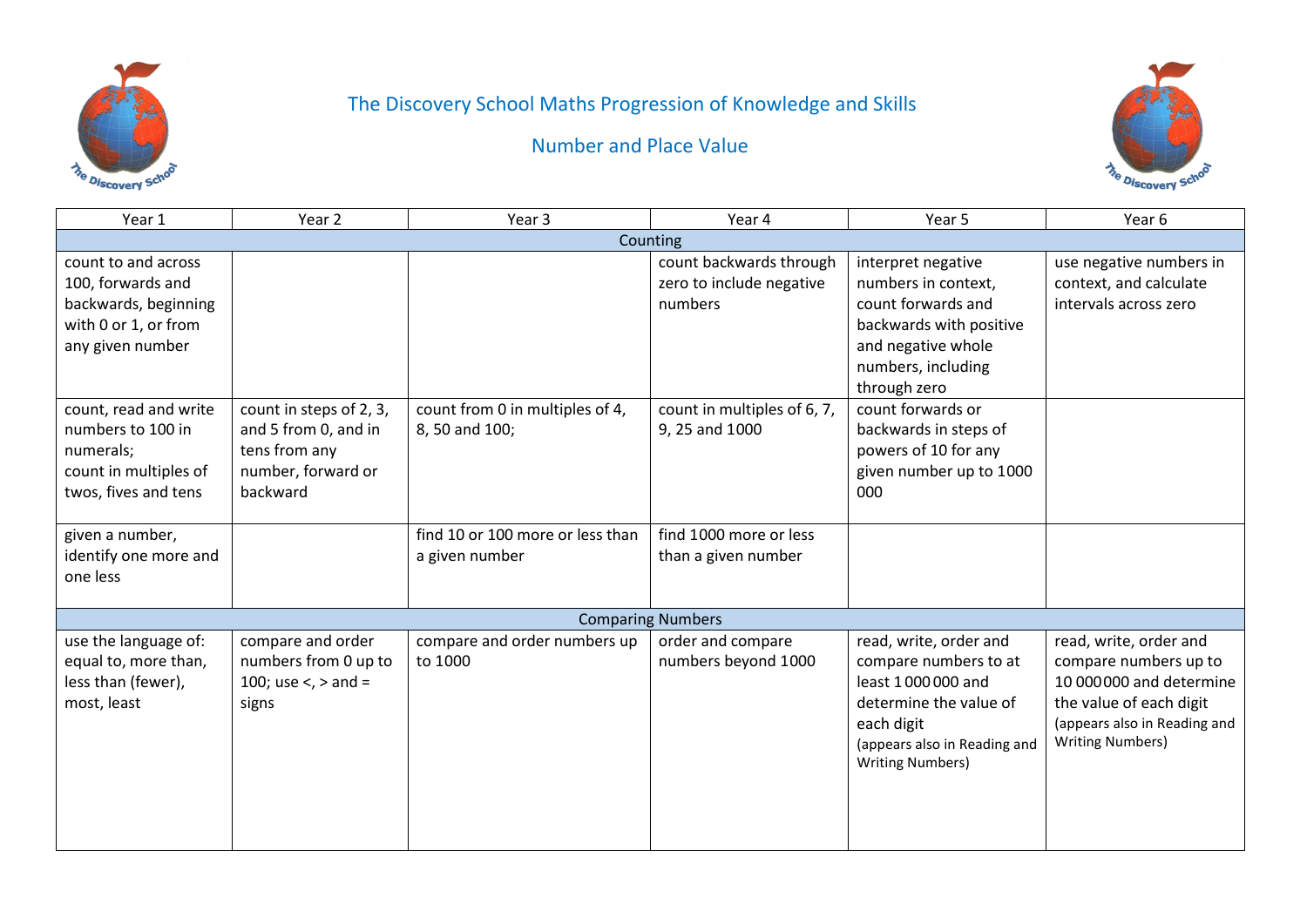| Identifying, Representing and Estimating Numbers |                          |                                                        |                                  |                               |                            |  |
|--------------------------------------------------|--------------------------|--------------------------------------------------------|----------------------------------|-------------------------------|----------------------------|--|
| identify and represent                           | identify, represent and  | identify, represent and estimate                       | identify, represent and          |                               |                            |  |
| numbers using objects                            | estimate numbers         | numbers using different                                | estimate numbers using           |                               |                            |  |
| and pictorial                                    | using different          | representations                                        | different representations        |                               |                            |  |
| representations                                  | representations,         |                                                        |                                  |                               |                            |  |
| including the number                             | including the number     |                                                        |                                  |                               |                            |  |
| line                                             | line                     |                                                        |                                  |                               |                            |  |
|                                                  |                          | Reading and Writing Numbers (Including roman numerals) |                                  |                               |                            |  |
| read and write                                   | read and write           | read and write numbers up to 1                         |                                  | read, write, order and        | read, write, order and     |  |
| numbers from 1 to 20                             | numbers to at least      | 000 in numerals and in words                           |                                  | compare numbers to at         | compare numbers up to      |  |
| in numerals and                                  | 100 in numerals and in   |                                                        |                                  | least 1000000 and             | 10 000 000 and             |  |
| words.                                           | words                    |                                                        |                                  | determine the value of        | determine the value of     |  |
|                                                  |                          |                                                        |                                  | each digit                    | each digit                 |  |
|                                                  |                          |                                                        |                                  | (appears also in Comparing    | (appears also in           |  |
|                                                  |                          |                                                        |                                  | Numbers)                      | Understanding Place Value) |  |
|                                                  |                          | tell and write the time from an                        | read Roman numerals to           | read Roman numerals to        |                            |  |
|                                                  |                          | analogue clock, including using                        | 100 (I to C) and know that       | 1000 (M) and recognise        |                            |  |
|                                                  |                          | Roman numerals from I to XII, and                      | over time, the numeral           | years written in Roman        |                            |  |
|                                                  |                          | 12-hour and 24-hour clocks                             | system changed to                | numerals.                     |                            |  |
|                                                  |                          | (copied from Measurement)                              | include the concept of           |                               |                            |  |
|                                                  |                          |                                                        | zero and place value.            |                               |                            |  |
|                                                  |                          |                                                        | <b>Understanding Place Value</b> |                               |                            |  |
| recognise the place                              | recognise the place      | recognise the place value of                           | read, write, order and           | read, write, order and        |                            |  |
| value of each digit in a                         | value of each digit in a | each digit in a four-digit number                      | compare numbers to at            | compare numbers up to         |                            |  |
| two-digit number                                 | three-digit number       | (thousands, hundreds, tens, and                        | least 1000000 and                | 10 000 000 and                |                            |  |
| (tens, ones)                                     | (hundreds, tens, ones)   | ones)                                                  | determine the value of           | determine the value of        |                            |  |
|                                                  |                          |                                                        | each digit                       | each digit (appears also in   |                            |  |
|                                                  |                          |                                                        | (appears also in Reading and     | <b>Reading and Writing</b>    |                            |  |
|                                                  |                          |                                                        | <b>Writing Numbers)</b>          | Numbers)                      |                            |  |
|                                                  |                          |                                                        | recognise and use                |                               |                            |  |
|                                                  |                          |                                                        | thousandths and relate           |                               |                            |  |
|                                                  |                          |                                                        | them to tenths, hundredths       |                               |                            |  |
|                                                  |                          |                                                        | and decimal equivalents          |                               |                            |  |
|                                                  |                          |                                                        | (copied from Fractions)          |                               |                            |  |
|                                                  |                          | find the effect of dividing a one- or                  |                                  | identify the value of each    |                            |  |
|                                                  |                          | two-digit number by 10 and 100,                        |                                  | digit to three decimal places |                            |  |
|                                                  |                          | identifying the value of the digits in                 |                                  | and multiply and divide       |                            |  |
|                                                  |                          | the answer as units, tenths and                        |                                  | numbers by 10, 100 and        |                            |  |
|                                                  |                          | hundredths                                             |                                  |                               |                            |  |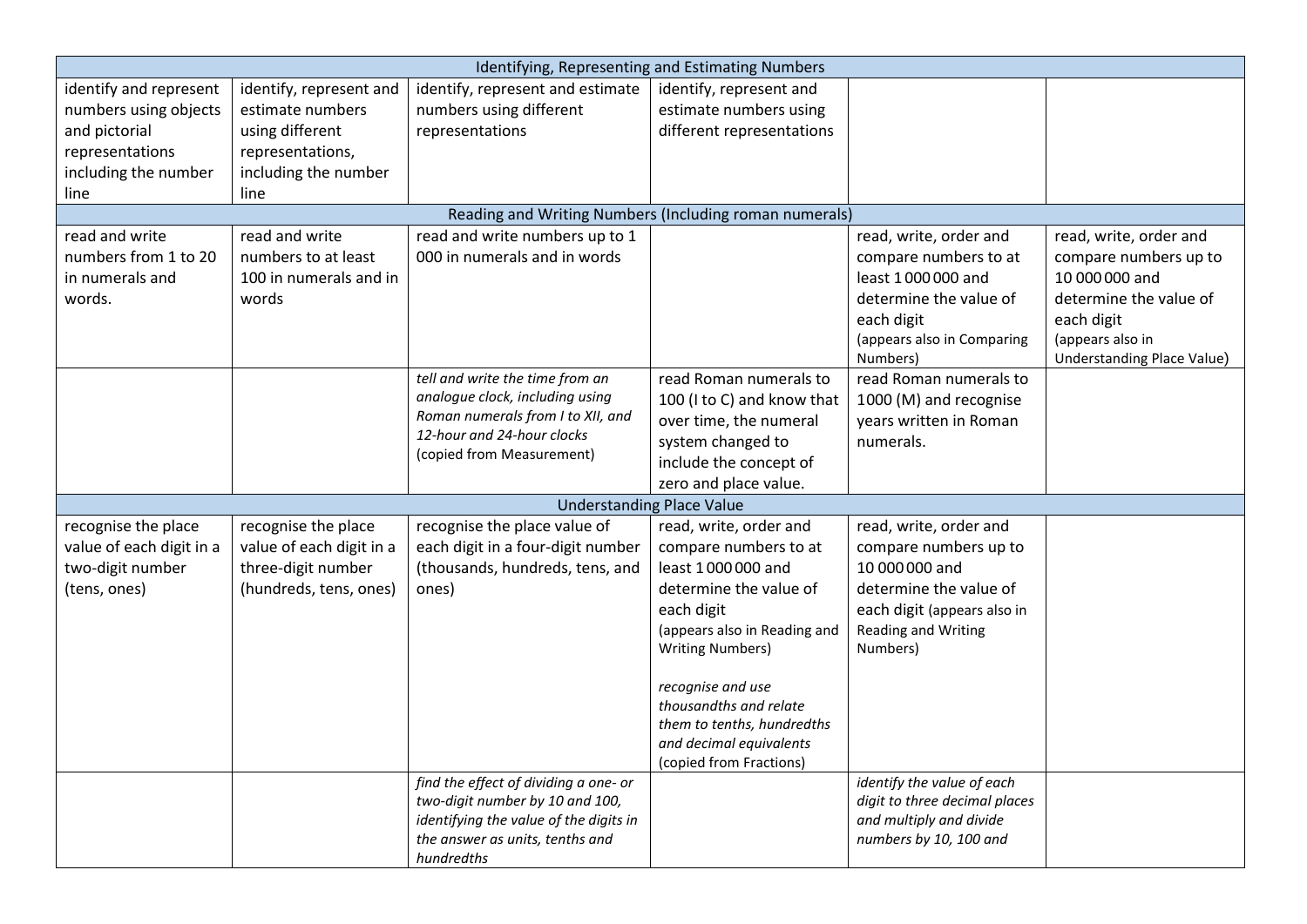|                                                          | (copied from Fractions)                                                   |                                                                                                                            | 1000 where the answers are<br>up to three decimal places<br>(copied from Fractions)                                             |                                                                                                                         |
|----------------------------------------------------------|---------------------------------------------------------------------------|----------------------------------------------------------------------------------------------------------------------------|---------------------------------------------------------------------------------------------------------------------------------|-------------------------------------------------------------------------------------------------------------------------|
|                                                          |                                                                           | <b>Rounding</b>                                                                                                            |                                                                                                                                 |                                                                                                                         |
|                                                          |                                                                           | round any number to the<br>nearest 10, 100 or 1000                                                                         | round any number up to<br>1000000 to the nearest<br>10, 100, 1000, 10 000<br>and 100000                                         | round any whole number<br>to a required degree of<br>accuracy                                                           |
|                                                          |                                                                           | round decimals with one<br>decimal place to the nearest<br>whole number<br>(copied from Fractions)                         | round decimals with two<br>decimal places to the<br>nearest whole number and<br>to one decimal place<br>(copied from Fractions) | solve problems which<br>require answers to be<br>rounded to specified degrees<br>of accuracy (copied from<br>Fractions) |
|                                                          |                                                                           | <b>Problem Solving</b>                                                                                                     |                                                                                                                                 |                                                                                                                         |
| use place value and<br>number facts to solve<br>problems | solve number problems and<br>practical problems involving<br>these ideas. | solve number and<br>practical problems that<br>involve all of the above<br>and with increasingly<br>large positive numbers | solve number problems<br>and practical problems<br>that involve all of the<br>above                                             | solve number and<br>practical problems that<br>involve all of the above                                                 |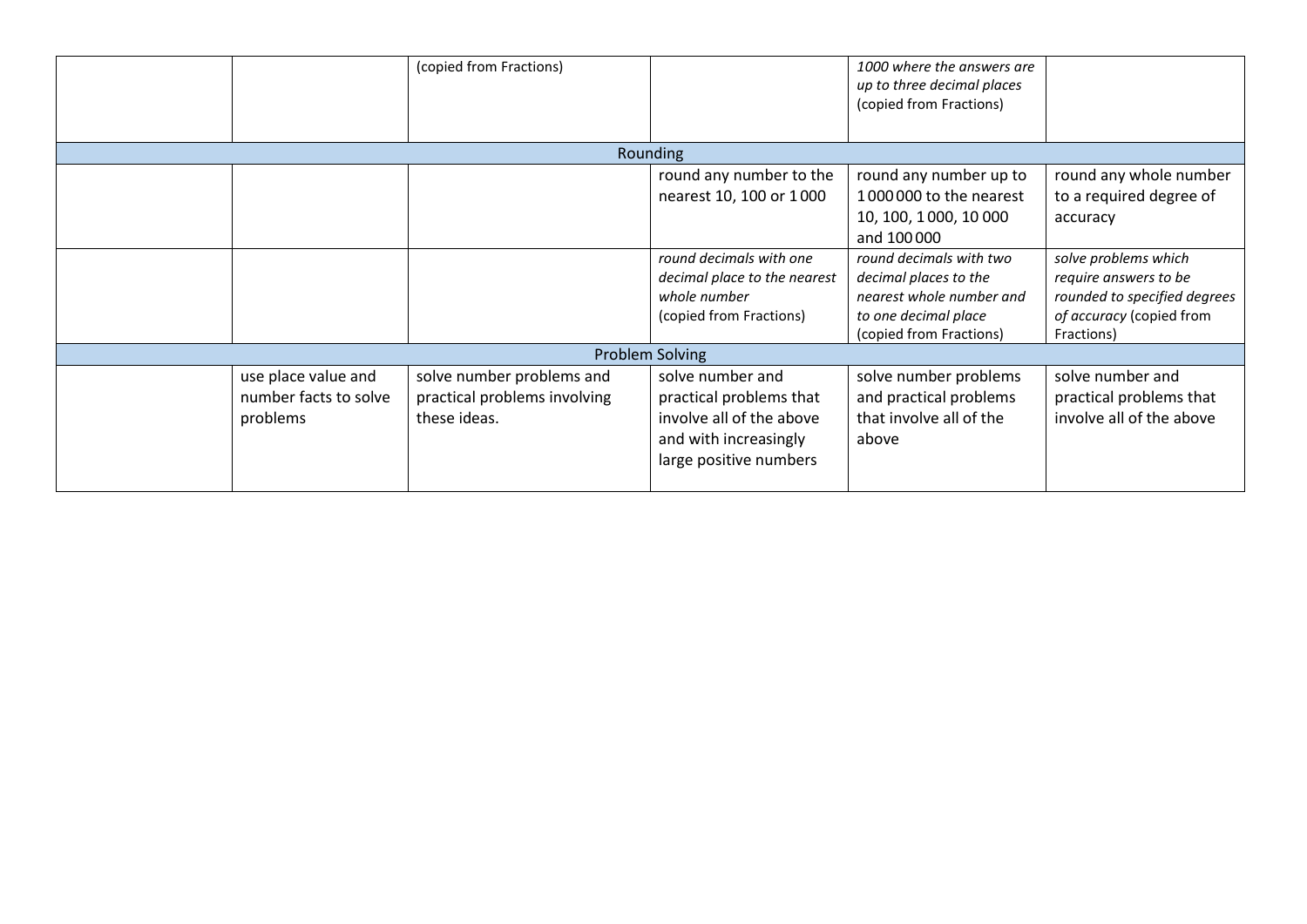| Year 1                                                                                                                                                             | Year 2                                                                                                                                                                                                                                                                              | Year 3                                                                                                                                                                            | Year 4                    | Year 5                                                                     | Year 6                                                                                                             |  |  |  |
|--------------------------------------------------------------------------------------------------------------------------------------------------------------------|-------------------------------------------------------------------------------------------------------------------------------------------------------------------------------------------------------------------------------------------------------------------------------------|-----------------------------------------------------------------------------------------------------------------------------------------------------------------------------------|---------------------------|----------------------------------------------------------------------------|--------------------------------------------------------------------------------------------------------------------|--|--|--|
|                                                                                                                                                                    | <b>Number Bonds</b>                                                                                                                                                                                                                                                                 |                                                                                                                                                                                   |                           |                                                                            |                                                                                                                    |  |  |  |
| represent and use<br>number bonds and<br>related subtraction facts<br>within 20                                                                                    | recall and use addition<br>and subtraction facts to<br>20 fluently, and derive<br>and use related facts up<br>to 100                                                                                                                                                                |                                                                                                                                                                                   |                           |                                                                            |                                                                                                                    |  |  |  |
|                                                                                                                                                                    |                                                                                                                                                                                                                                                                                     |                                                                                                                                                                                   | <b>Mental Calculation</b> |                                                                            |                                                                                                                    |  |  |  |
| add and subtract one-<br>digit and two-digit<br>numbers to 20, including<br>zero                                                                                   | add and subtract<br>numbers using concrete<br>objects, pictorial<br>representations, and<br>mentally, including:<br>a two-digit number<br>and ones<br>a two-digit number<br>$\ast$<br>and tens<br>$\ast$<br>two two-digit<br>numbers<br>$\ast$<br>adding three one-digit<br>numbers | add and subtract<br>numbers mentally,<br>including:<br>* a three-digit number<br>and ones<br>a three-digit number<br>$\ast$<br>and tens<br>* a three-digit number<br>and hundreds |                           | add and subtract<br>numbers mentally with<br>increasingly large<br>numbers | perform mental<br>calculations, including<br>with mixed operations<br>and large numbers                            |  |  |  |
| read, write and interpret<br>mathematical statements<br>involving addition (+),<br>subtraction (-) and equals<br>(=) signs<br>(appears also in Written<br>Methods) | show that addition of two<br>numbers can be done in<br>any order (commutative)<br>and subtraction of one<br>number from another<br>cannot                                                                                                                                           |                                                                                                                                                                                   |                           |                                                                            | use their knowledge of<br>the order of operations to<br>carry out calculations<br>involving the four<br>operations |  |  |  |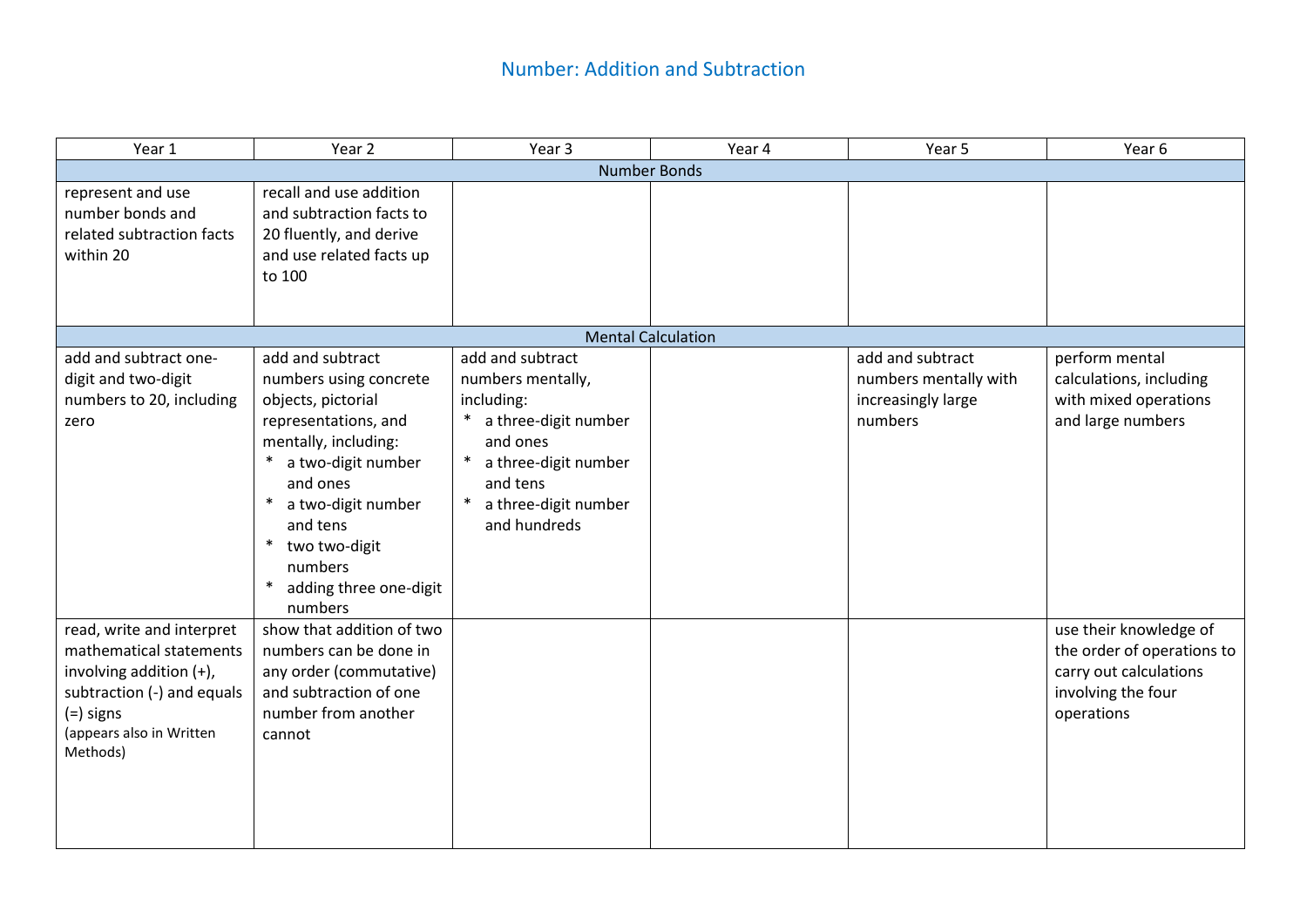|                            |                             |                           | <b>Written Methods</b>                      |                           |                          |
|----------------------------|-----------------------------|---------------------------|---------------------------------------------|---------------------------|--------------------------|
| read, write and interpret  |                             | add and subtract          | add and subtract                            | add and subtract whole    |                          |
| mathematical statements    |                             | numbers with up to three  | numbers with up to 4                        | numbers with more than    |                          |
| involving addition (+),    |                             | digits, using formal      | digits using the formal                     | 4 digits, including using |                          |
| subtraction (-) and equals |                             | written methods of        | written methods of                          | formal written methods    |                          |
| $(=)$ signs                |                             | columnar addition and     | columnar addition and                       | (columnar addition and    |                          |
| (appears also in Mental    |                             | subtraction               | subtraction where                           | subtraction)              |                          |
| Calculation)               |                             |                           | appropriate                                 |                           |                          |
|                            |                             |                           |                                             |                           |                          |
|                            |                             |                           |                                             |                           |                          |
|                            |                             |                           | Inverse operations, Estimating and Checking |                           |                          |
|                            | recognise and use the       | estimate the answer to a  | estimate and use inverse                    | use rounding to check     | use estimation to check  |
|                            | inverse relationship        | calculation and use       | operations to check                         | answers to calculations   | answers to calculations  |
|                            | between addition and        | inverse operations to     | answers to a calculation                    | and determine, in the     | and determine, in the    |
|                            | subtraction and use this    | check answers             |                                             | context of a problem,     | context of a problem,    |
|                            | to check calculations and   |                           |                                             | levels of accuracy        | levels of accuracy.      |
|                            | solve missing number        |                           |                                             |                           |                          |
|                            | problems.                   |                           |                                             |                           |                          |
|                            |                             |                           | <b>Problem Solving</b>                      |                           |                          |
| solve one-step problems    | solve problems with         | solve problems, including | solve addition and                          | solve addition and        | solve addition and       |
| that involve addition and  | addition and subtraction:   | missing number            | subtraction two-step                        | subtraction multi-step    | subtraction multi-step   |
| subtraction, using         | using concrete objects      | problems, using number    | problems in contexts,                       | problems in contexts,     | problems in contexts,    |
| concrete objects and       | and pictorial               | facts, place value, and   | deciding which                              | deciding which            | deciding which           |
| pictorial representations, | representations,            | more complex addition     | operations and methods                      | operations and methods    | operations and methods   |
| and missing number         | including those             | and subtraction           | to use and why                              | to use and why            | to use and why           |
| problems such as           | involving numbers,          |                           |                                             |                           |                          |
| $7 = \Box - 9$             | quantities and              |                           |                                             |                           |                          |
|                            | measures                    |                           |                                             |                           |                          |
|                            | $\ast$<br>applying their    |                           |                                             |                           |                          |
|                            | increasing knowledge        |                           |                                             |                           |                          |
|                            | of mental and written       |                           |                                             |                           |                          |
|                            | methods                     |                           |                                             |                           |                          |
|                            | solve simple problems in a  |                           |                                             |                           | Solve problems involving |
|                            | practical context involving |                           |                                             |                           | addition, subtraction,   |
|                            | addition and subtraction of |                           |                                             |                           | multiplication and       |
|                            | money of the same unit,     |                           |                                             |                           | division                 |
|                            | including giving change     |                           |                                             |                           |                          |
|                            | (copied from Measurement)   |                           |                                             |                           |                          |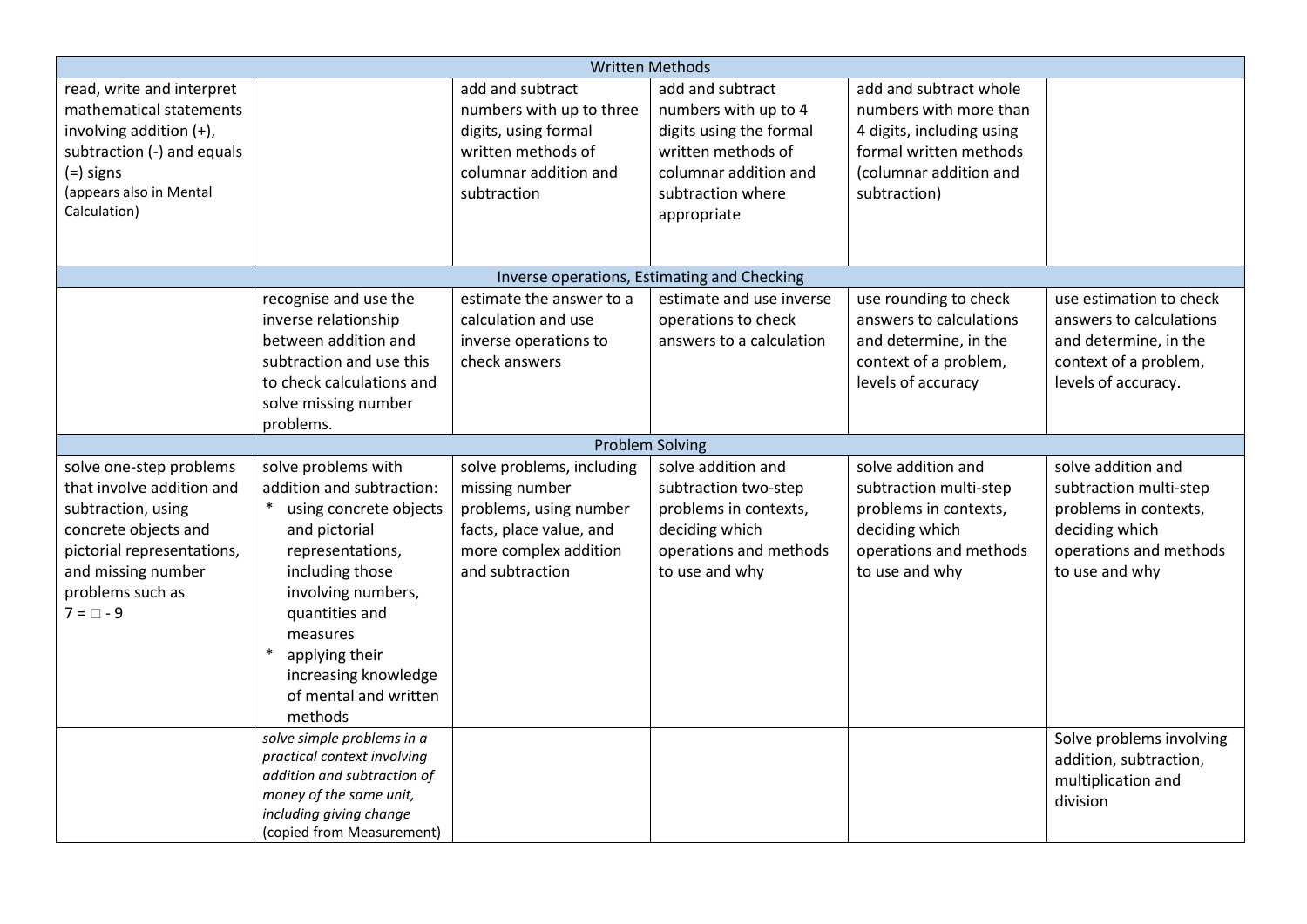# Number: Multiplication and Division

| Year 1                  | Year 2                            | Year 3                      | Year 4                    | Year 5                   | Year 6                         |  |  |  |
|-------------------------|-----------------------------------|-----------------------------|---------------------------|--------------------------|--------------------------------|--|--|--|
|                         | Multiplication and division facts |                             |                           |                          |                                |  |  |  |
| count in multiples of   | count in steps of 2, 3, and       | count from 0 in multiples   | count in multiples of 6,  | count forwards or        |                                |  |  |  |
| twos, fives and tens    | 5 from 0, and in tens from        | of 4, 8, 50 and 100         | 7, 9, 25 and 1000         | backwards in steps of    |                                |  |  |  |
| (copied from Number and | any number, forward or            | (copied from Number and     | (copied from Number       | powers of 10 for any     |                                |  |  |  |
| Place Value)            | backward                          | Place Value)                | and Place Value)          | given number up to       |                                |  |  |  |
|                         | (copied from Number and           |                             |                           | 1 000 000                |                                |  |  |  |
|                         | Place Value)                      |                             |                           | (copied from Number      |                                |  |  |  |
|                         |                                   |                             |                           | and Place Value)         |                                |  |  |  |
|                         | recall and use                    | recall and use              | recall multiplication     |                          |                                |  |  |  |
|                         | multiplication and                | multiplication and          | and division facts for    |                          |                                |  |  |  |
|                         | division facts for the 2, 5       | division facts for the 3, 4 | multiplication tables     |                          |                                |  |  |  |
|                         | and 10 multiplication             | and 8 multiplication        | up to $12 \times 12$      |                          |                                |  |  |  |
|                         | tables, including                 | tables                      |                           |                          |                                |  |  |  |
|                         | recognising odd and even          |                             |                           |                          |                                |  |  |  |
|                         | numbers                           |                             |                           |                          |                                |  |  |  |
|                         |                                   |                             | <b>Mental Calculation</b> |                          |                                |  |  |  |
|                         |                                   | write and calculate         | use place value,          | multiply and divide      | perform mental calculations,   |  |  |  |
|                         |                                   | mathematical statements     | known and derived         | numbers mentally         | including with mixed           |  |  |  |
|                         |                                   | for multiplication and      | facts to multiply and     | drawing upon known       | operations and large numbers   |  |  |  |
|                         |                                   | division using the          | divide mentally,          | facts                    |                                |  |  |  |
|                         |                                   | multiplication tables that  | including: multiplying    |                          |                                |  |  |  |
|                         |                                   | they know, including for    | by 0 and 1; dividing by   |                          |                                |  |  |  |
|                         |                                   | two-digit numbers times     | 1; multiplying together   |                          |                                |  |  |  |
|                         |                                   | one-digit numbers, using    | three numbers             |                          |                                |  |  |  |
|                         |                                   | mental and progressing      |                           |                          |                                |  |  |  |
|                         |                                   | to formal written           |                           |                          |                                |  |  |  |
|                         |                                   | methods (appears also in    |                           |                          |                                |  |  |  |
|                         |                                   | Written Methods)            |                           |                          |                                |  |  |  |
|                         | show that multiplication          |                             | recognise and use         | multiply and divide      | associate a fraction with      |  |  |  |
|                         | of two numbers can be             |                             | factor pairs and          | whole numbers and        | division and calculate decimal |  |  |  |
|                         | done in any order                 |                             | commutativity in          | those involving decimals | fraction equivalents (e.g.     |  |  |  |
|                         | (commutative) and                 |                             | mental calculations       | by 10, 100 and 1000      | 0.375) for a simple fraction   |  |  |  |
|                         | division of one number by         |                             | (appears also in          |                          | $(e.g. \frac{3}{8})$           |  |  |  |
|                         | another cannot                    |                             | Properties of             |                          | (copied from Fractions)        |  |  |  |
|                         |                                   |                             | Numbers)                  |                          |                                |  |  |  |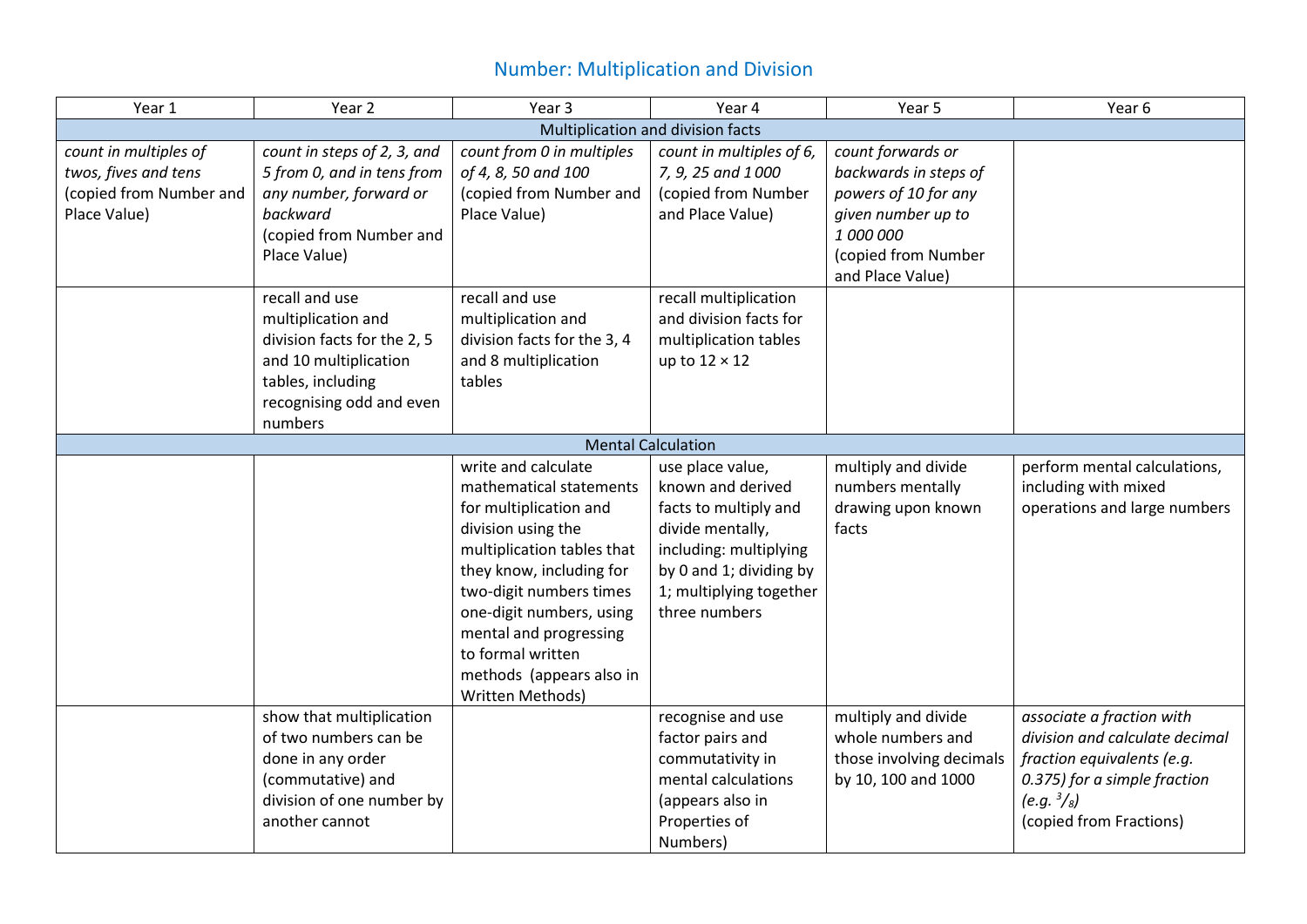| <b>Written Methods</b> |                                                                                                                                                                                                             |                                                                                                                                                                                                                                                                                                               |                                                                                                          |                                                                                                                                                                                   |                                                                                                                                                                                                                                                                                                                                                                                                                 |  |  |
|------------------------|-------------------------------------------------------------------------------------------------------------------------------------------------------------------------------------------------------------|---------------------------------------------------------------------------------------------------------------------------------------------------------------------------------------------------------------------------------------------------------------------------------------------------------------|----------------------------------------------------------------------------------------------------------|-----------------------------------------------------------------------------------------------------------------------------------------------------------------------------------|-----------------------------------------------------------------------------------------------------------------------------------------------------------------------------------------------------------------------------------------------------------------------------------------------------------------------------------------------------------------------------------------------------------------|--|--|
|                        | calculate mathematical<br>statements for<br>multiplication and<br>division within the<br>multiplication tables and<br>write them using the<br>multiplication (x), division<br>$(\div)$ and equals (=) signs | write and calculate<br>mathematical statements<br>for multiplication and<br>division using the<br>multiplication tables that<br>they know, including for<br>two-digit numbers times<br>one-digit numbers, using<br>mental and progressing<br>to formal written<br>methods (appears also in<br>Mental Methods) | multiply two-digit and<br>three-digit numbers<br>by a one-digit number<br>using formal written<br>layout | multiply numbers up to<br>4 digits by a one- or<br>two-digit number using<br>a formal written<br>method, including long<br>multiplication for two-<br>digit numbers               | multiply multi-digit numbers<br>up to 4 digits by a two-digit<br>whole number using the<br>formal written method of long<br>multiplication                                                                                                                                                                                                                                                                      |  |  |
|                        |                                                                                                                                                                                                             |                                                                                                                                                                                                                                                                                                               |                                                                                                          | divide numbers up to 4<br>digits by a one-digit<br>number using the<br>formal written method<br>of short division and<br>interpret remainders<br>appropriately for the<br>context | divide numbers up to 4-digits<br>by a two-digit whole number<br>using the formal written<br>method of short division<br>where appropriate for the<br>context divide numbers up to<br>4 digits by a two-digit whole<br>number using the formal<br>written method of long<br>division, and interpret<br>remainders as whole number<br>remainders, fractions, or by<br>rounding, as appropriate for<br>the context |  |  |
|                        |                                                                                                                                                                                                             |                                                                                                                                                                                                                                                                                                               |                                                                                                          |                                                                                                                                                                                   | use written division methods<br>in cases where the answer has<br>up to two decimal places<br>(copied from Fractions<br>(including decimals))                                                                                                                                                                                                                                                                    |  |  |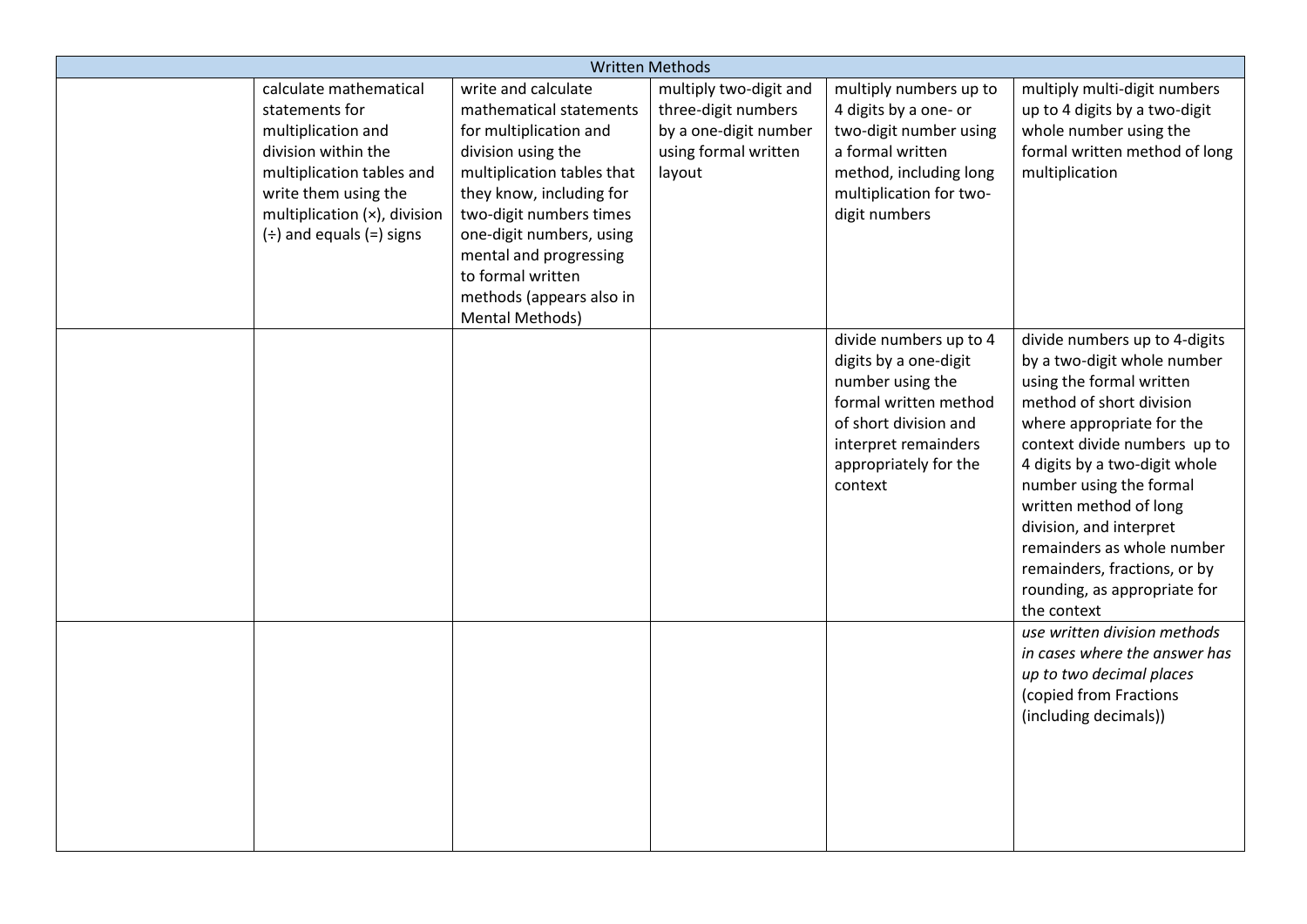| Properties of Numbers (Multplies, Factors, Primes, Square and Cube Numbers) |                                           |                                     |                                   |
|-----------------------------------------------------------------------------|-------------------------------------------|-------------------------------------|-----------------------------------|
|                                                                             | recognise and use                         | identify multiples and              | identify common factors,          |
|                                                                             | factor pairs and                          | factors, including                  | common multiples and prime        |
|                                                                             | commutativity in                          | finding all factor pairs of         | numbers                           |
|                                                                             | mental calculations                       | a number, and common                |                                   |
|                                                                             | (repeated)                                | factors of two numbers.             |                                   |
|                                                                             |                                           | know and use the                    | use common factors to             |
|                                                                             |                                           | vocabulary of prime                 | simplify fractions; use common    |
|                                                                             |                                           | numbers, prime factors              | multiples to express fractions    |
|                                                                             |                                           | and composite (non-                 | in the same denomination          |
|                                                                             |                                           | prime) numbers                      | (copied from Fractions)           |
|                                                                             |                                           | establish whether a                 |                                   |
|                                                                             |                                           | number up to 100 is                 |                                   |
|                                                                             |                                           | prime and recall prime              |                                   |
|                                                                             |                                           | numbers up to 19                    |                                   |
|                                                                             |                                           | recognise and use                   | calculate, estimate and           |
|                                                                             |                                           | square numbers and                  | compare volume of cubes and       |
|                                                                             |                                           | cube numbers, and the               | cuboids using standard units,     |
|                                                                             |                                           | notation for squared $\binom{2}{1}$ | including centimetre cubed        |
|                                                                             |                                           |                                     | $(cm )$ and cubic metres $(m )$ , |
|                                                                             |                                           | and cubed $\binom{3}{1}$            | and extending to other units      |
|                                                                             |                                           |                                     |                                   |
|                                                                             |                                           |                                     | such as $mm^3$ and $km^3$         |
|                                                                             |                                           |                                     | (copied from Measures)            |
| <b>Order of Operations</b>                                                  |                                           |                                     |                                   |
|                                                                             |                                           |                                     | use their knowledge of the        |
|                                                                             |                                           |                                     | order of operations to carry      |
|                                                                             |                                           |                                     | out calculations involving the    |
|                                                                             |                                           |                                     | four operations                   |
|                                                                             |                                           |                                     |                                   |
| Inverse Operations, estimating and checking                                 |                                           |                                     |                                   |
| estimate the answer to a                                                    | estimate and use inverse                  |                                     | use estimation to check           |
| calculation and use inverse                                                 | operations to check                       |                                     | answers to calculations and       |
|                                                                             |                                           |                                     |                                   |
| operations to check answers                                                 | answers to a calculation                  |                                     | determine, in the context of a    |
| (copied from Addition and<br>Subtraction)                                   | (copied from Addition<br>and Subtraction) |                                     | problem, levels of accuracy       |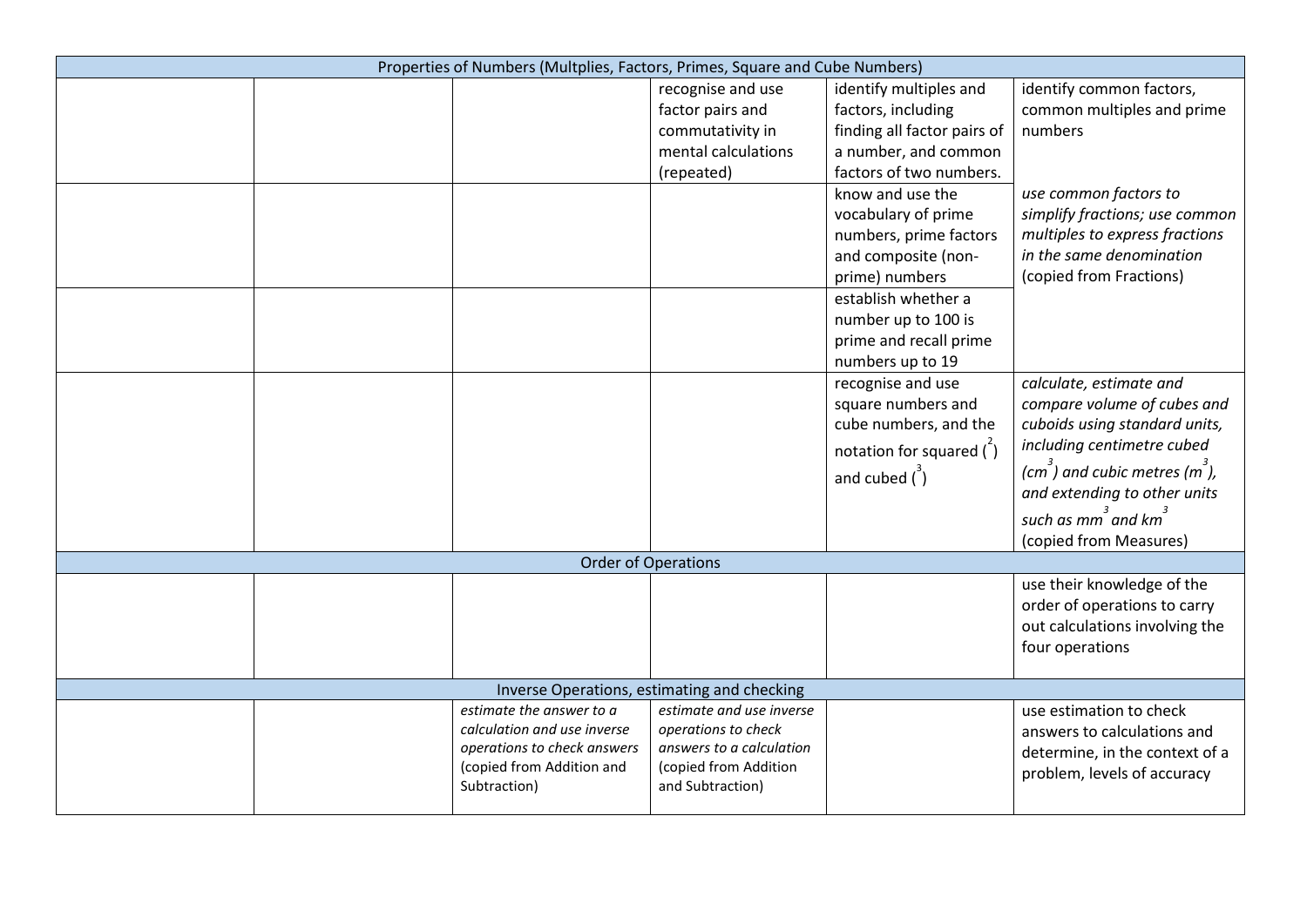# Number: Fractions (Including Decimals and Percentages)

| Year 1                                                                                                 | Year 2                                                                                                                                                                     | Year 3                                                                                                                                                                                                                                                                                         | Year 4                                                                                                        | Year 5                                                                                                                                      | Year 6                                                    |  |  |  |  |
|--------------------------------------------------------------------------------------------------------|----------------------------------------------------------------------------------------------------------------------------------------------------------------------------|------------------------------------------------------------------------------------------------------------------------------------------------------------------------------------------------------------------------------------------------------------------------------------------------|---------------------------------------------------------------------------------------------------------------|---------------------------------------------------------------------------------------------------------------------------------------------|-----------------------------------------------------------|--|--|--|--|
|                                                                                                        | Counting in Fractional steps                                                                                                                                               |                                                                                                                                                                                                                                                                                                |                                                                                                               |                                                                                                                                             |                                                           |  |  |  |  |
|                                                                                                        | Pupils should count in<br>fractions up to 10, starting<br>from any number and using<br>the1/2 and 2/4 equivalence<br>on the number line (Non<br><b>Statutory Guidance)</b> | count up and down in<br>tenths                                                                                                                                                                                                                                                                 | count up and down in<br>hundredths                                                                            |                                                                                                                                             |                                                           |  |  |  |  |
|                                                                                                        |                                                                                                                                                                            |                                                                                                                                                                                                                                                                                                | <b>Recognising Fractions</b>                                                                                  |                                                                                                                                             |                                                           |  |  |  |  |
| recognise, find and name<br>a half as one of two equal<br>parts of an object, shape<br>or quantity     | recognise, find, name and<br>write fractions $\frac{1}{3}$ , $\frac{1}{4}$ , $\frac{2}{4}$<br>and $\int_{4}^{3}$ of a length, shape,<br>set of objects or quantity         | recognise, find and write<br>fractions of a discrete set<br>of objects: unit fractions<br>and non-unit fractions<br>with small denominators<br>recognise that tenths<br>arise from dividing an<br>object into 10 equal parts<br>and in dividing one - digit<br>numbers or quantities by<br>10. | recognise that<br>hundredths arise when<br>dividing an object by one<br>hundred and dividing<br>tenths by ten | recognise and use<br>thousandths and relate<br>them to tenths,<br>hundredths and decimal<br>equivalents<br>(appears also in<br>Equivalence) |                                                           |  |  |  |  |
| recognise, find and name<br>a quarter as one of four<br>equal parts of an object,<br>shape or quantity |                                                                                                                                                                            | recognise and use<br>fractions as numbers: unit<br>fractions and non-unit<br>fractions with small<br>denominators                                                                                                                                                                              |                                                                                                               |                                                                                                                                             |                                                           |  |  |  |  |
|                                                                                                        |                                                                                                                                                                            |                                                                                                                                                                                                                                                                                                | <b>Comparing Fractions</b>                                                                                    |                                                                                                                                             |                                                           |  |  |  |  |
|                                                                                                        |                                                                                                                                                                            | compare and order unit<br>fractions, and fractions<br>with the same<br>denominators                                                                                                                                                                                                            |                                                                                                               | compare and order<br>fractions whose<br>denominators are all<br>multiples of the same<br>number                                             | compare and order<br>fractions, including<br>fractions >1 |  |  |  |  |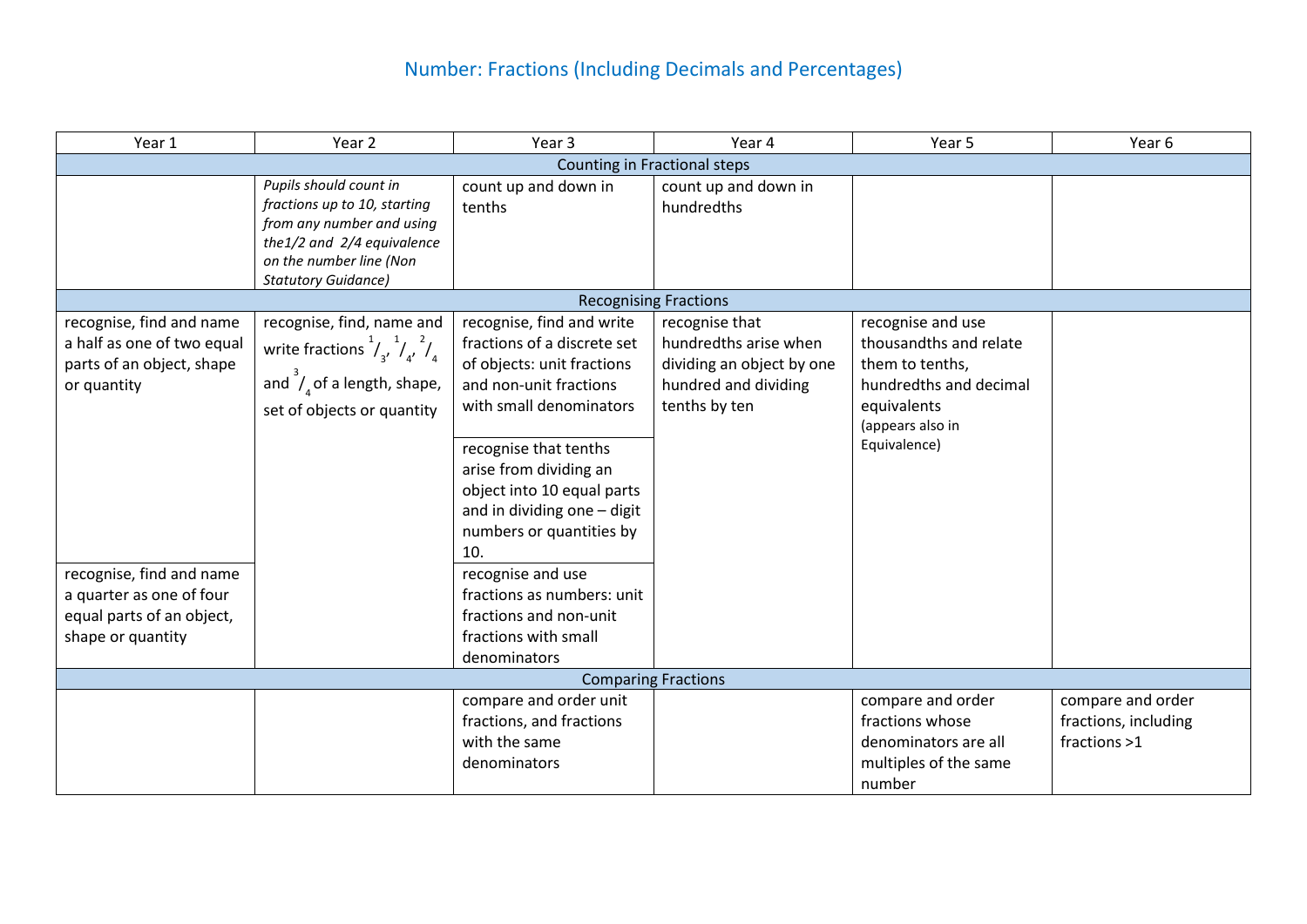|                                                                                                                                     |                                                                                                    | <b>Comparing Decimals</b>                                                                   |                                                                                                                                                                                                        |                                                                                                                                                               |
|-------------------------------------------------------------------------------------------------------------------------------------|----------------------------------------------------------------------------------------------------|---------------------------------------------------------------------------------------------|--------------------------------------------------------------------------------------------------------------------------------------------------------------------------------------------------------|---------------------------------------------------------------------------------------------------------------------------------------------------------------|
|                                                                                                                                     |                                                                                                    | compare numbers with the same                                                               | read, write, order and compare                                                                                                                                                                         | identify the value of each digit in                                                                                                                           |
|                                                                                                                                     |                                                                                                    | number of decimal places up to                                                              | numbers with up to three decimal                                                                                                                                                                       | numbers given to three decimal places                                                                                                                         |
|                                                                                                                                     |                                                                                                    | two decimal places                                                                          | places                                                                                                                                                                                                 |                                                                                                                                                               |
|                                                                                                                                     |                                                                                                    | <b>Rounding Including Decimals</b>                                                          |                                                                                                                                                                                                        |                                                                                                                                                               |
|                                                                                                                                     |                                                                                                    | round decimals with one decimal                                                             | round decimals with two decimal                                                                                                                                                                        | solve problems which require answers                                                                                                                          |
|                                                                                                                                     |                                                                                                    | place to the nearest whole                                                                  | places to the nearest whole                                                                                                                                                                            | to be rounded to specified degrees of                                                                                                                         |
|                                                                                                                                     |                                                                                                    | number                                                                                      | number and to one decimal place                                                                                                                                                                        | accuracy                                                                                                                                                      |
|                                                                                                                                     |                                                                                                    | Equivalence (Including fractions, decimals and percentages)                                 |                                                                                                                                                                                                        |                                                                                                                                                               |
| write simple<br>fractions e.g. $\frac{1}{2}$ of<br>$6 = 3$ and recognise<br>the equivalence of<br>$\frac{2}{4}$ and $\frac{1}{2}$ . | recognise and<br>show, using<br>diagrams,<br>equivalent<br>fractions with<br>small<br>denominators | recognise and show, using<br>diagrams, families of common<br>equivalent fractions           | identify, name and write<br>equivalent fractions of a given<br>fraction, represented visually,<br>including tenths and hundredths                                                                      | use common factors to simplify<br>fractions; use common multiples to<br>express fractions in the same<br>denomination                                         |
|                                                                                                                                     |                                                                                                    | recognise and write decimal<br>equivalents of any number of<br>tenths or hundredths         | read and write decimal numbers as<br>fractions (e.g. 0.71 = $\frac{1}{100}$ )<br>recognise and use thousandths and<br>relate them to tenths, hundredths<br>and decimal equivalents                     | associate a fraction with division and<br>calculate decimal fraction equivalents<br>(e.g. 0.375) for a simple fraction (e.g.<br>$\frac{3}{3}$ / $\frac{3}{8}$ |
|                                                                                                                                     |                                                                                                    | recognise and write decimal<br>equivalents to $\frac{1}{4}$ , $\frac{1}{4}$ , $\frac{3}{4}$ | recognise the per cent symbol (%)<br>and understand that per cent<br>relates to "number of parts per<br>hundred", and write percentages<br>as a fraction with denominator 100<br>as a decimal fraction | recall and use equivalences between<br>simple fractions, decimals and<br>percentages, including in different<br>contexts.                                     |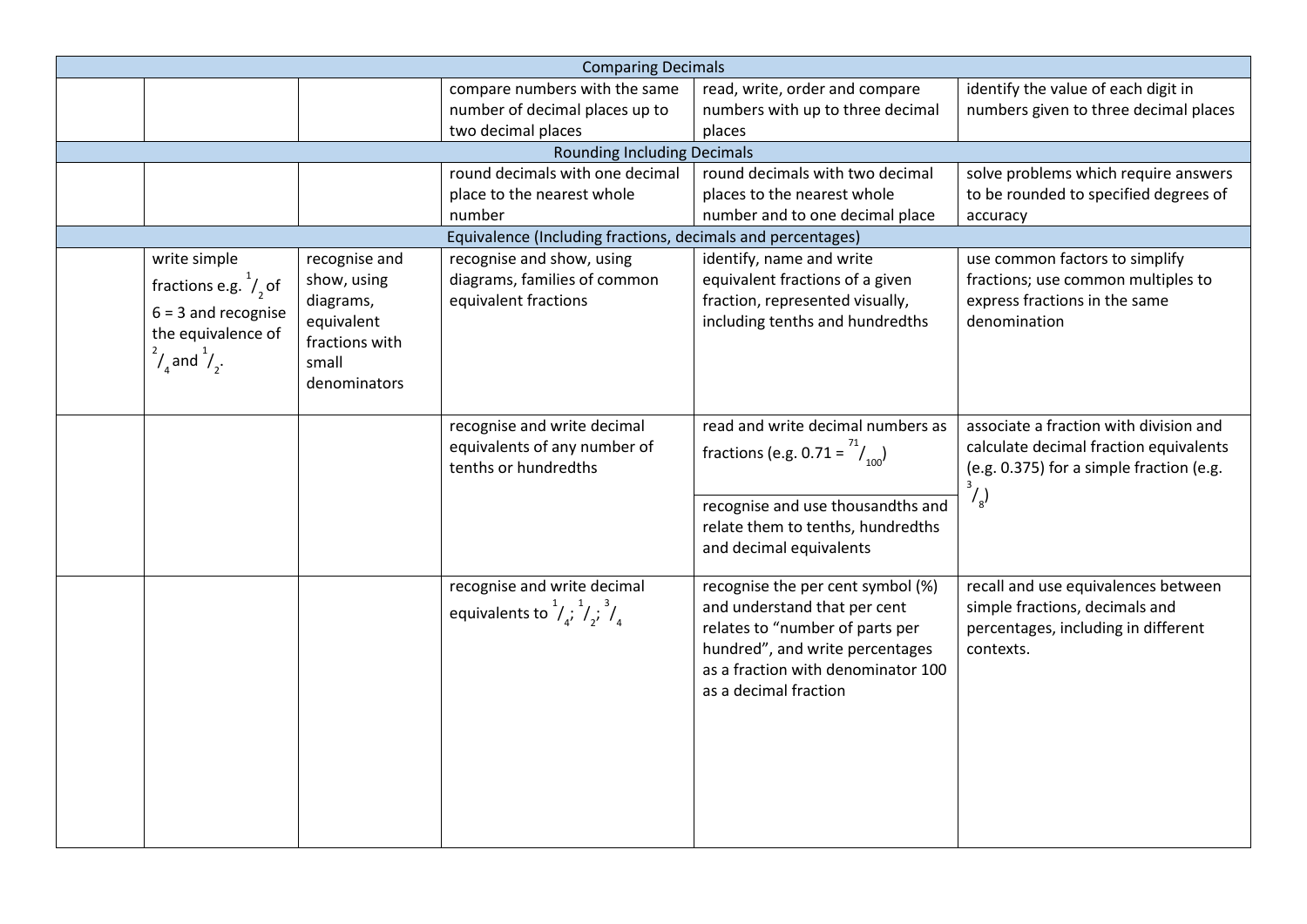|  |                                                                                                                                  | <b>Addition and Subtraction of Fractions</b>                                                                                                                       |                                                                                                                                                                                                                                                                                                                        |                                                                                                                                              |
|--|----------------------------------------------------------------------------------------------------------------------------------|--------------------------------------------------------------------------------------------------------------------------------------------------------------------|------------------------------------------------------------------------------------------------------------------------------------------------------------------------------------------------------------------------------------------------------------------------------------------------------------------------|----------------------------------------------------------------------------------------------------------------------------------------------|
|  | add and subtract<br>fractions with the<br>same<br>denominator<br>within one whole<br>(e.g. $^{5}/_{7} + ^{1}/_{7} = ^{6}/_{7}$ ) | add and subtract fractions with<br>the same denominator                                                                                                            | add and subtract fractions with the same<br>denominator and multiples of the same<br>number<br>recognise mixed numbers and improper<br>fractions and convert from one form to the<br>other and write mathematical statements ><br>1 as a mixed number (e.g. $\frac{2}{5} + \frac{4}{5} = \frac{6}{5} = 1\frac{1}{5}$ ) | add and subtract fractions<br>with different denominators<br>and mixed numbers, using the<br>concept of equivalent<br>fractions              |
|  |                                                                                                                                  | Multiplication and Division of Fractions                                                                                                                           |                                                                                                                                                                                                                                                                                                                        |                                                                                                                                              |
|  |                                                                                                                                  |                                                                                                                                                                    | multiply proper fractions and mixed<br>numbers by whole numbers, supported by<br>materials and diagrams                                                                                                                                                                                                                | multiply simple pairs of<br>proper fractions, writing the<br>answer in its simplest form<br>(e.g. $^{1}/_{4} \times ^{1}/_{2} = ^{1}/_{8}$ ) |
|  |                                                                                                                                  |                                                                                                                                                                    |                                                                                                                                                                                                                                                                                                                        | multiply one-digit numbers<br>with up to two decimal places<br>by whole numbers                                                              |
|  |                                                                                                                                  |                                                                                                                                                                    |                                                                                                                                                                                                                                                                                                                        | divide proper fractions by<br>whole numbers (e.g. $1/2$ =<br>$\binom{1}{6}$                                                                  |
|  |                                                                                                                                  | Multiplication and Division of Decimals                                                                                                                            |                                                                                                                                                                                                                                                                                                                        |                                                                                                                                              |
|  |                                                                                                                                  |                                                                                                                                                                    |                                                                                                                                                                                                                                                                                                                        | multiply one-digit numbers<br>with up to two decimal places<br>by whole numbers                                                              |
|  |                                                                                                                                  | find the effect of dividing a one-<br>or two-digit number by 10 and<br>100, identifying the value of the<br>digits in the answer as ones,<br>tenths and hundredths |                                                                                                                                                                                                                                                                                                                        | multiply and divide numbers<br>by 10, 100 and 1000 where<br>the answers are up to three<br>decimal places                                    |
|  |                                                                                                                                  |                                                                                                                                                                    |                                                                                                                                                                                                                                                                                                                        | identify the value of each<br>digit to three decimal places<br>and multiply and divide<br>numbers by 10, 100                                 |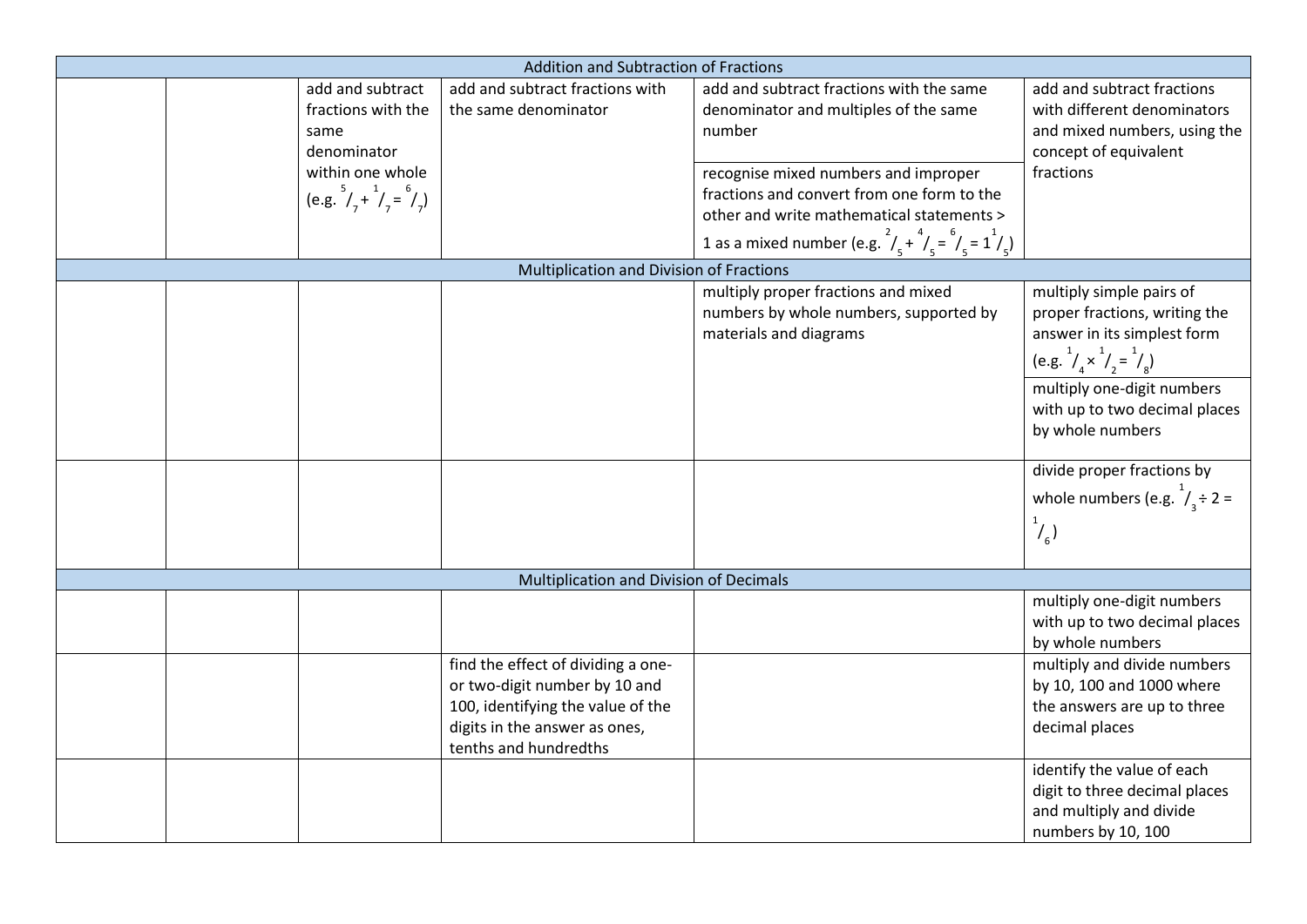|  |                     |                                                                     |                                                                                         | and 1000 where the answers     |
|--|---------------------|---------------------------------------------------------------------|-----------------------------------------------------------------------------------------|--------------------------------|
|  |                     |                                                                     |                                                                                         | are up to three decimal        |
|  |                     |                                                                     |                                                                                         | places                         |
|  |                     |                                                                     |                                                                                         | associate a fraction with      |
|  |                     |                                                                     |                                                                                         | division and calculate decimal |
|  |                     |                                                                     |                                                                                         | fraction equivalents (e.g.     |
|  |                     |                                                                     |                                                                                         | 0.375) for a simple fraction   |
|  |                     |                                                                     |                                                                                         | $(e.g. \frac{3}{8})$           |
|  |                     |                                                                     |                                                                                         | use written division methods   |
|  |                     |                                                                     |                                                                                         | in cases where the answer      |
|  |                     |                                                                     |                                                                                         | has up to two decimal places   |
|  |                     | <b>Problem Solving</b>                                              |                                                                                         |                                |
|  | solve problems      | solve problems involving                                            | solve problems involving numbers up to                                                  |                                |
|  | that involve all of | increasingly harder fractions to                                    | three decimal places                                                                    |                                |
|  | the above           | calculate quantities, and fractions                                 |                                                                                         |                                |
|  |                     | to divide quantities, including                                     |                                                                                         |                                |
|  |                     | non-unit fractions where the                                        |                                                                                         |                                |
|  |                     | answer is a whole number                                            |                                                                                         |                                |
|  |                     | solve simple measure and money                                      | solve problems which require knowing                                                    |                                |
|  |                     | problems involving fractions and<br>decimals to two decimal places. | percentage and decimal equivalents of $\frac{1}{2}$ ,                                   |                                |
|  |                     |                                                                     | $\frac{1}{4}$ $\int_{4}^{1}$ $\int_{5}^{2}$ $\int_{5}^{4}$ and those with a denominator |                                |
|  |                     |                                                                     | of a multiple of 10 or 25.                                                              |                                |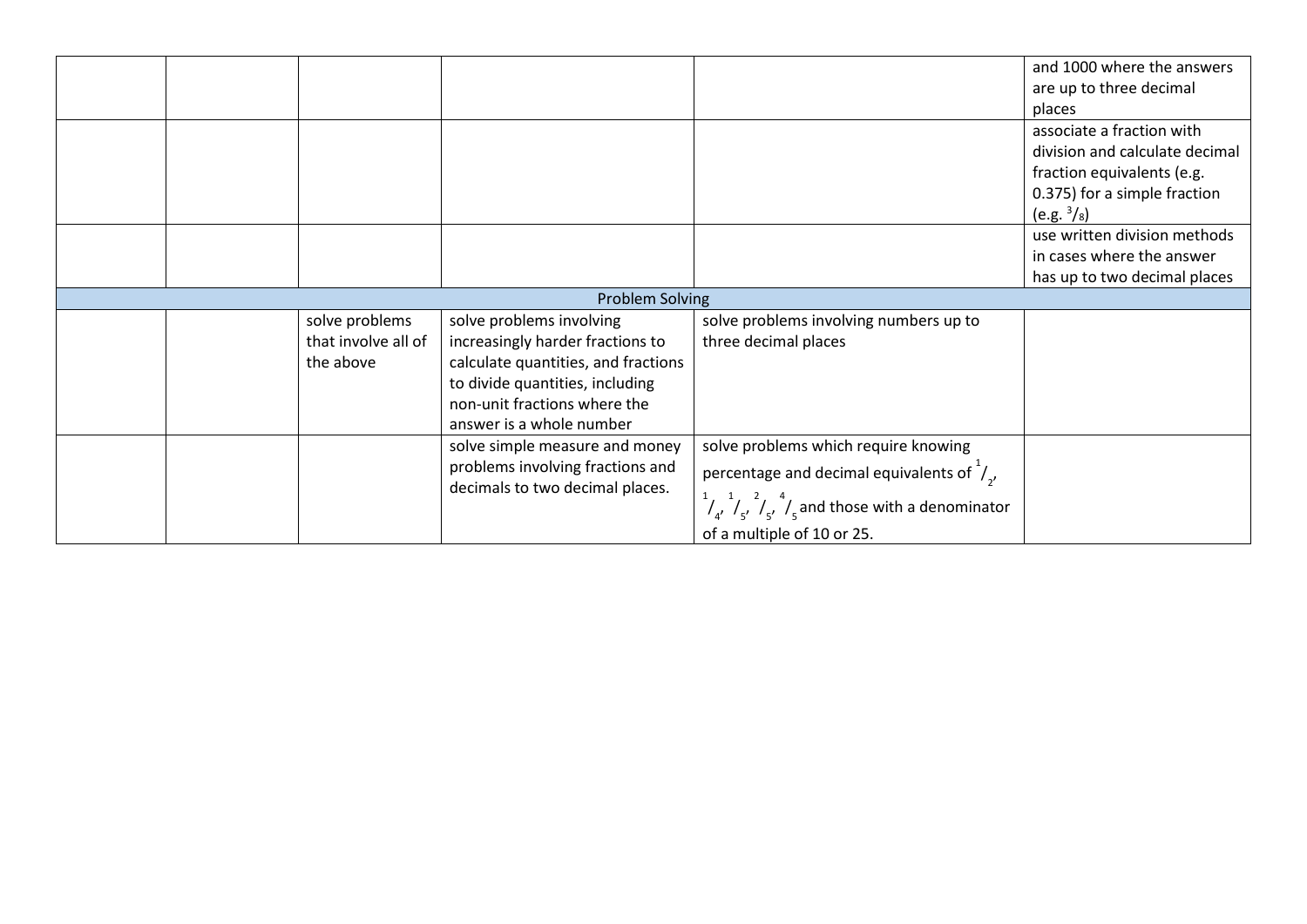#### Measurement

| Year 1                                                                                                                                                                                                                                                                                                                                                                       | Year 2                                                                                                      | Year 3                                                                                                                                                                                                                             | Year 4                                                                                                                                 | Year 5                                                                                                                                                                                                                                                                                                                                                                              | Year 6                                                                                                                                                                                                                     |  |  |  |
|------------------------------------------------------------------------------------------------------------------------------------------------------------------------------------------------------------------------------------------------------------------------------------------------------------------------------------------------------------------------------|-------------------------------------------------------------------------------------------------------------|------------------------------------------------------------------------------------------------------------------------------------------------------------------------------------------------------------------------------------|----------------------------------------------------------------------------------------------------------------------------------------|-------------------------------------------------------------------------------------------------------------------------------------------------------------------------------------------------------------------------------------------------------------------------------------------------------------------------------------------------------------------------------------|----------------------------------------------------------------------------------------------------------------------------------------------------------------------------------------------------------------------------|--|--|--|
|                                                                                                                                                                                                                                                                                                                                                                              | <b>Comparing and Estimating</b>                                                                             |                                                                                                                                                                                                                                    |                                                                                                                                        |                                                                                                                                                                                                                                                                                                                                                                                     |                                                                                                                                                                                                                            |  |  |  |
| compare, describe and<br>solve practical problems<br>for:<br>lengths and heights<br>[e.g. long/short,<br>longer/shorter,<br>tall/short, double/half]<br>mass/weight [e.g.<br>heavy/light, heavier<br>than, lighter than]<br>capacity and volume<br>[e.g. full/empty, more<br>than, less than, half,<br>half full, quarter]<br>time [e.g. quicker,<br>slower, earlier, later] | compare and order<br>lengths, mass,<br>volume/capacity and<br>record the results using<br>$>$ , $<$ and $=$ |                                                                                                                                                                                                                                    | estimate, compare<br>and calculate<br>different measures,<br>including money in<br>pounds and pence<br>(also included in<br>Measuring) | calculate and compare<br>the area of squares and<br>rectangles including using<br>standard units, square<br>centimetres (cm) and<br>square metres (m <sup>2</sup> ) and<br>estimate the area of<br>irregular shapes (also<br>included in measuring)<br>estimate volume (e.g.<br>using 1 cm <sup>3</sup> blocks to<br>build cubes and cuboids)<br>and capacity (e.g. using<br>water) | calculate, estimate and<br>compare volume of<br>cubes and cuboids<br>using standard units,<br>including centimetre<br>cubed $(cm^3)$ and cubic<br>metres $(m3)$ , and<br>extending to other<br>units such as mm and<br>km. |  |  |  |
| sequence events in<br>chronological order using<br>language [e.g. before and<br>after, next, first, today,<br>yesterday, tomorrow,<br>morning, afternoon and<br>evening]                                                                                                                                                                                                     | compare and sequence<br>intervals of time                                                                   | compare durations of events, for<br>example to calculate the time taken by<br>particular events or tasks<br>estimate and read time with increasing                                                                                 |                                                                                                                                        |                                                                                                                                                                                                                                                                                                                                                                                     |                                                                                                                                                                                                                            |  |  |  |
|                                                                                                                                                                                                                                                                                                                                                                              |                                                                                                             | accuracy to the nearest minute; record<br>and compare time in terms of seconds,<br>minutes, hours and o'clock; use<br>vocabulary such as a.m./p.m., morning,<br>afternoon, noon and midnight (appears<br>also in Telling the Time) |                                                                                                                                        |                                                                                                                                                                                                                                                                                                                                                                                     |                                                                                                                                                                                                                            |  |  |  |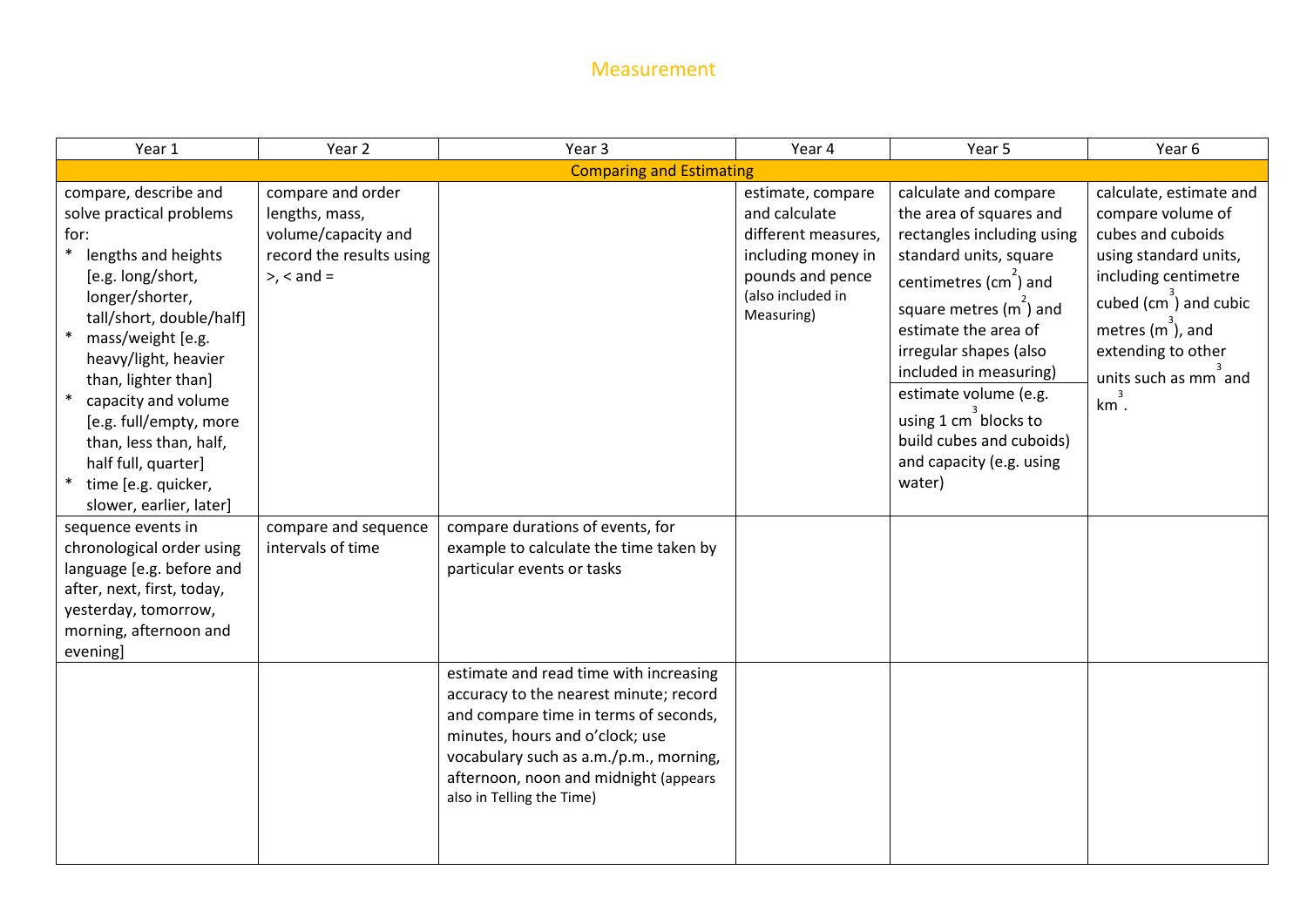| <b>Measuring and Calculating</b>                                                                                                                |                                                                                                                                                                                                                                                                                |                                                                                                           |                                                                                                                                       |                                                                                                                                                                                       |                                                                                                                                                                                                    |  |
|-------------------------------------------------------------------------------------------------------------------------------------------------|--------------------------------------------------------------------------------------------------------------------------------------------------------------------------------------------------------------------------------------------------------------------------------|-----------------------------------------------------------------------------------------------------------|---------------------------------------------------------------------------------------------------------------------------------------|---------------------------------------------------------------------------------------------------------------------------------------------------------------------------------------|----------------------------------------------------------------------------------------------------------------------------------------------------------------------------------------------------|--|
| measure and begin to<br>record the following:<br>lengths and heights<br>mass/weight<br>capacity and volume<br>time (hours, minutes,<br>seconds) | choose and use appropriate<br>standard units to estimate and<br>measure length/height in any<br>direction (m/cm); mass (kg/g);<br>temperature (°C); capacity<br>(litres/ml) to the nearest<br>appropriate unit, using rulers,<br>scales, thermometers and<br>measuring vessels | measure, compare, add<br>and subtract: lengths<br>$(m/cm/mm)$ ; mass<br>(kg/g); volume/capacity<br>(I/ml) | estimate, compare<br>and calculate<br>different measures,<br>including money in<br>pounds and pence<br>(appears also in<br>Comparing) | use all four operations to<br>solve problems involving<br>measure (e.g. length,<br>mass, volume, money)<br>using decimal notation<br>including scaling.                               | solve problems involving<br>the calculation and<br>conversion of units of<br>measure, using decimal<br>notation up to three<br>decimal places where<br>appropriate<br>(appears also in Converting) |  |
|                                                                                                                                                 |                                                                                                                                                                                                                                                                                | measure the perimeter<br>of simple 2-D shapes                                                             | measure and<br>calculate the<br>perimeter of a<br>rectilinear figure<br>(including squares) in<br>centimetres and<br>metres           | measure and calculate the<br>perimeter of composite<br>rectilinear shapes in<br>centimetres and metres                                                                                | recognise that shapes<br>with the same areas can<br>have different perimeters<br>and vice versa                                                                                                    |  |
| recognise and know the<br>value of different<br>denominations of coins<br>and notes                                                             | recognise and use symbols for<br>pounds (£) and pence (p);<br>combine amounts to make a<br>particular value                                                                                                                                                                    | add and subtract<br>amounts of money to<br>give change, using both<br>£ and p in practical<br>contexts    |                                                                                                                                       |                                                                                                                                                                                       |                                                                                                                                                                                                    |  |
|                                                                                                                                                 | find different combinations of<br>coins that equal the same<br>amounts of money                                                                                                                                                                                                |                                                                                                           |                                                                                                                                       |                                                                                                                                                                                       |                                                                                                                                                                                                    |  |
|                                                                                                                                                 | solve simple problems in a<br>practical context involving<br>addition and subtraction of<br>money of the same unit,<br>including giving change                                                                                                                                 |                                                                                                           |                                                                                                                                       |                                                                                                                                                                                       |                                                                                                                                                                                                    |  |
|                                                                                                                                                 |                                                                                                                                                                                                                                                                                |                                                                                                           | find the area of<br>rectilinear shapes by<br>counting squares                                                                         | calculate and compare the<br>area of squares and<br>rectangles including using<br>standard units, square<br>centimetres (cm <sup>2</sup> ) and<br>square metres (m <sup>2</sup> ) and | calculate the area of<br>parallelograms and<br>triangles                                                                                                                                           |  |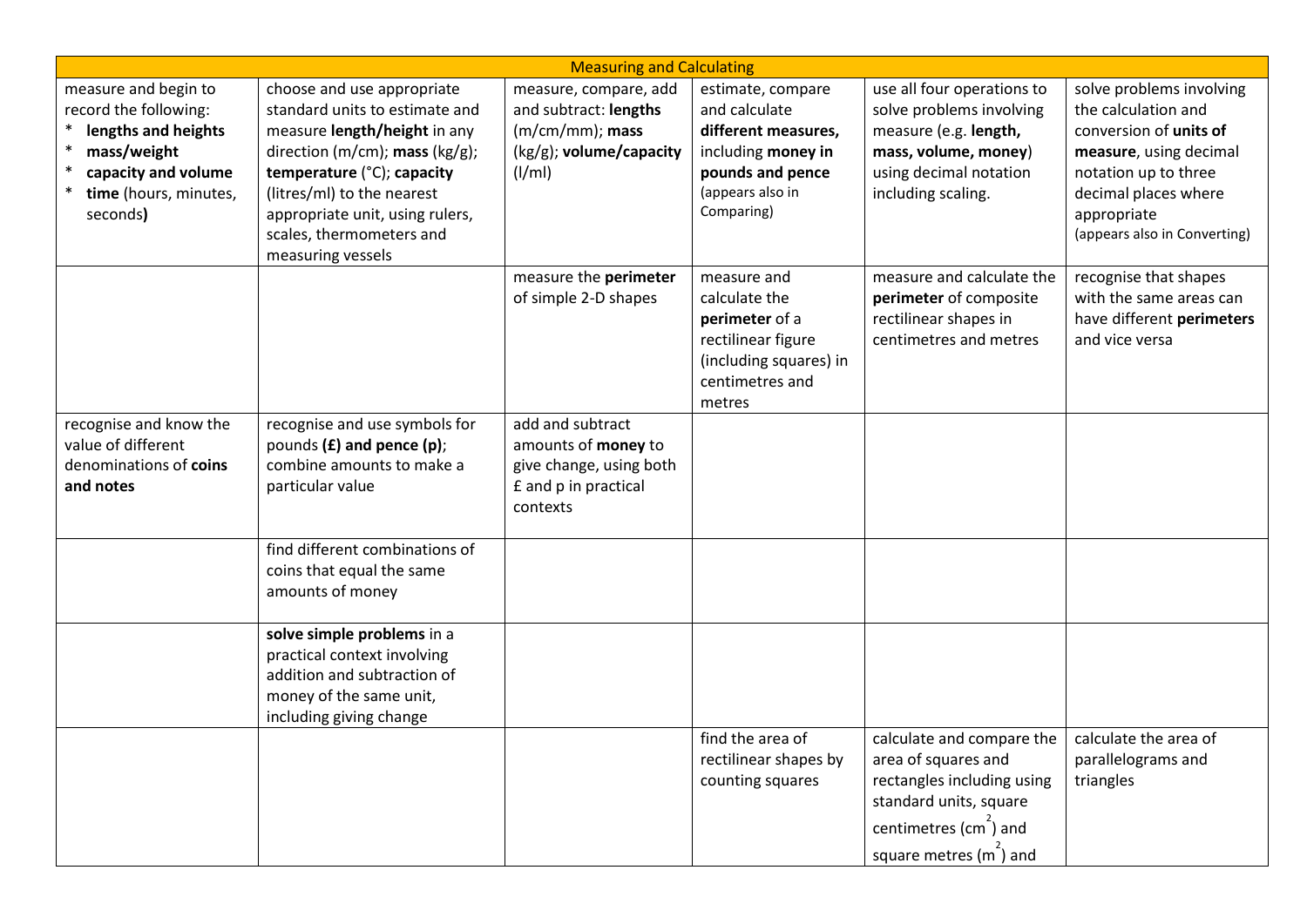|  |  | estimate the area of<br>irregular shapes                                                                                                                             |                                                                                                                                                                                                                                                 |
|--|--|----------------------------------------------------------------------------------------------------------------------------------------------------------------------|-------------------------------------------------------------------------------------------------------------------------------------------------------------------------------------------------------------------------------------------------|
|  |  | recognise and use square<br>numbers and cube numbers,<br>and the notation for squared<br>$\int$ ) and cubed $\int$ )<br>(copied from Multiplication<br>and Division) |                                                                                                                                                                                                                                                 |
|  |  |                                                                                                                                                                      | calculate, estimate and<br>compare volume of cubes<br>and cuboids using<br>standard units, including<br>cubic centimetres (cm <sup>3</sup> )<br>and cubic metres $(m3)$ ,<br>and extending to other<br>units [e.g. $mm3$ and km <sup>3</sup> ]. |
|  |  |                                                                                                                                                                      | recognise when it is<br>possible to use formulae<br>for area and volume of<br>shapes                                                                                                                                                            |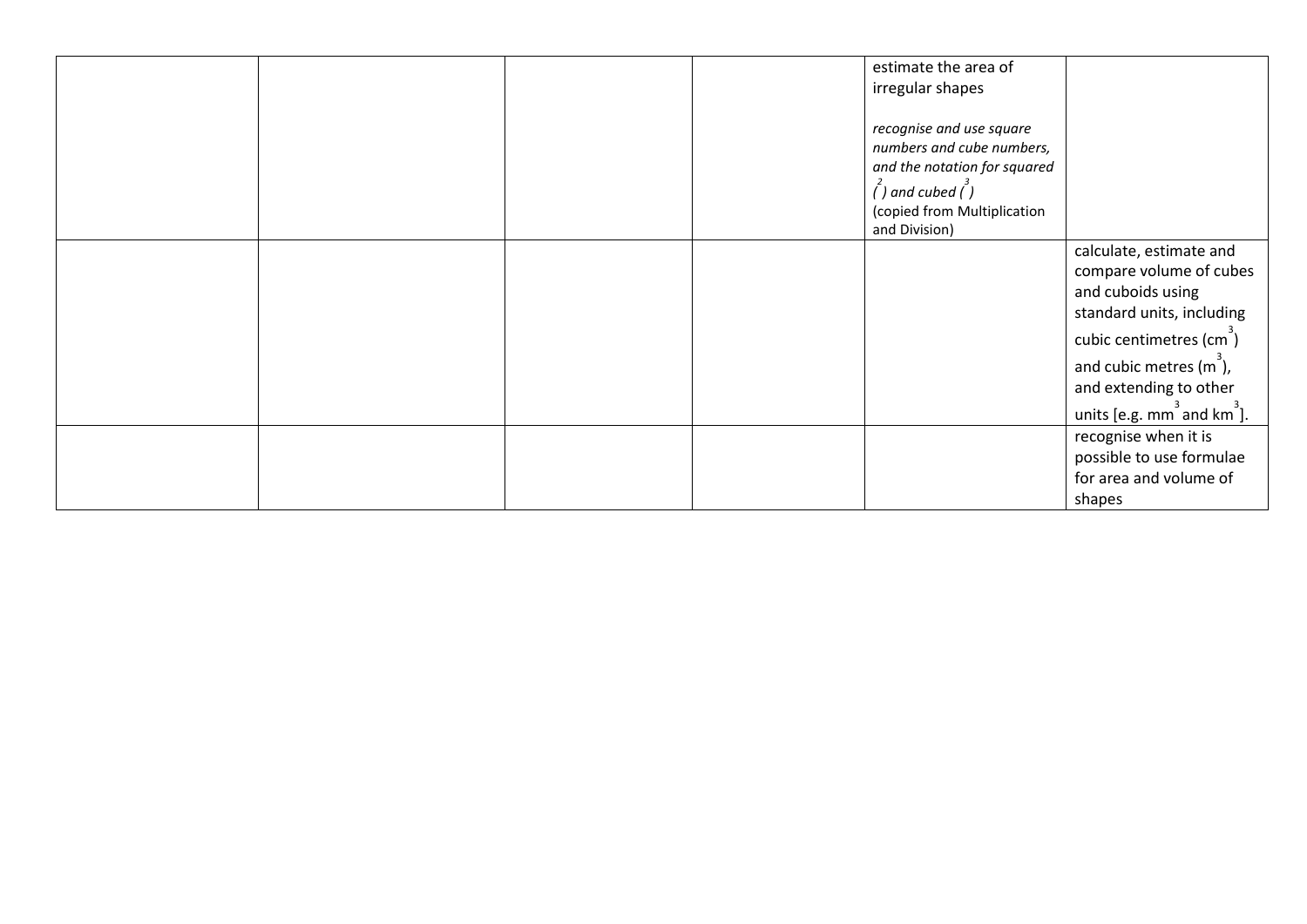|                             | <b>Telling the Time</b>      |                             |                              |                          |  |  |  |
|-----------------------------|------------------------------|-----------------------------|------------------------------|--------------------------|--|--|--|
| tell the time to the hour   | tell and write the time to   | tell and write the time     | read, write and convert      |                          |  |  |  |
| and half past the hour and  | five minutes, including      | from an analogue clock,     | time between analogue        |                          |  |  |  |
| draw the hands on a clock   | quarter past/to the hour     | including using Roman       | and digital 12 and 24-hour   |                          |  |  |  |
| face to show these times.   | and draw the hands on a      | numerals from I to XII, and | clocks                       |                          |  |  |  |
|                             | clock face to show these     | 12-hour and 24-hour         | (appears also in Converting) |                          |  |  |  |
|                             | times.                       | clocks                      |                              |                          |  |  |  |
| recognise and use           | know the number of           | estimate and read           |                              |                          |  |  |  |
| language relating to dates, | minutes in an hour and       | time with increasing        |                              |                          |  |  |  |
| including days of the       | the number of hours in a     | accuracy to the nearest     |                              |                          |  |  |  |
| week, weeks, months and     | day.                         | minute; record and          |                              |                          |  |  |  |
| years                       | (appears also in Converting) | compare time in terms of    |                              |                          |  |  |  |
|                             |                              | seconds, minutes, hours     |                              |                          |  |  |  |
|                             |                              | and o'clock; use            |                              |                          |  |  |  |
|                             |                              | vocabulary such as          |                              |                          |  |  |  |
|                             |                              | a.m./p.m., morning,         |                              |                          |  |  |  |
|                             |                              | afternoon, noon and         |                              |                          |  |  |  |
|                             |                              | midnight                    |                              |                          |  |  |  |
|                             |                              | (appears also in Comparing  |                              |                          |  |  |  |
|                             |                              | and Estimating)             |                              |                          |  |  |  |
|                             |                              |                             | solve problems involving     | solve problems involving |  |  |  |
|                             |                              |                             | converting from hours to     | converting between units |  |  |  |
|                             |                              |                             | minutes; minutes to          | of time                  |  |  |  |
|                             |                              |                             | seconds; years to months;    |                          |  |  |  |
|                             |                              |                             | weeks to days                |                          |  |  |  |
|                             |                              |                             | (appears also in Converting) |                          |  |  |  |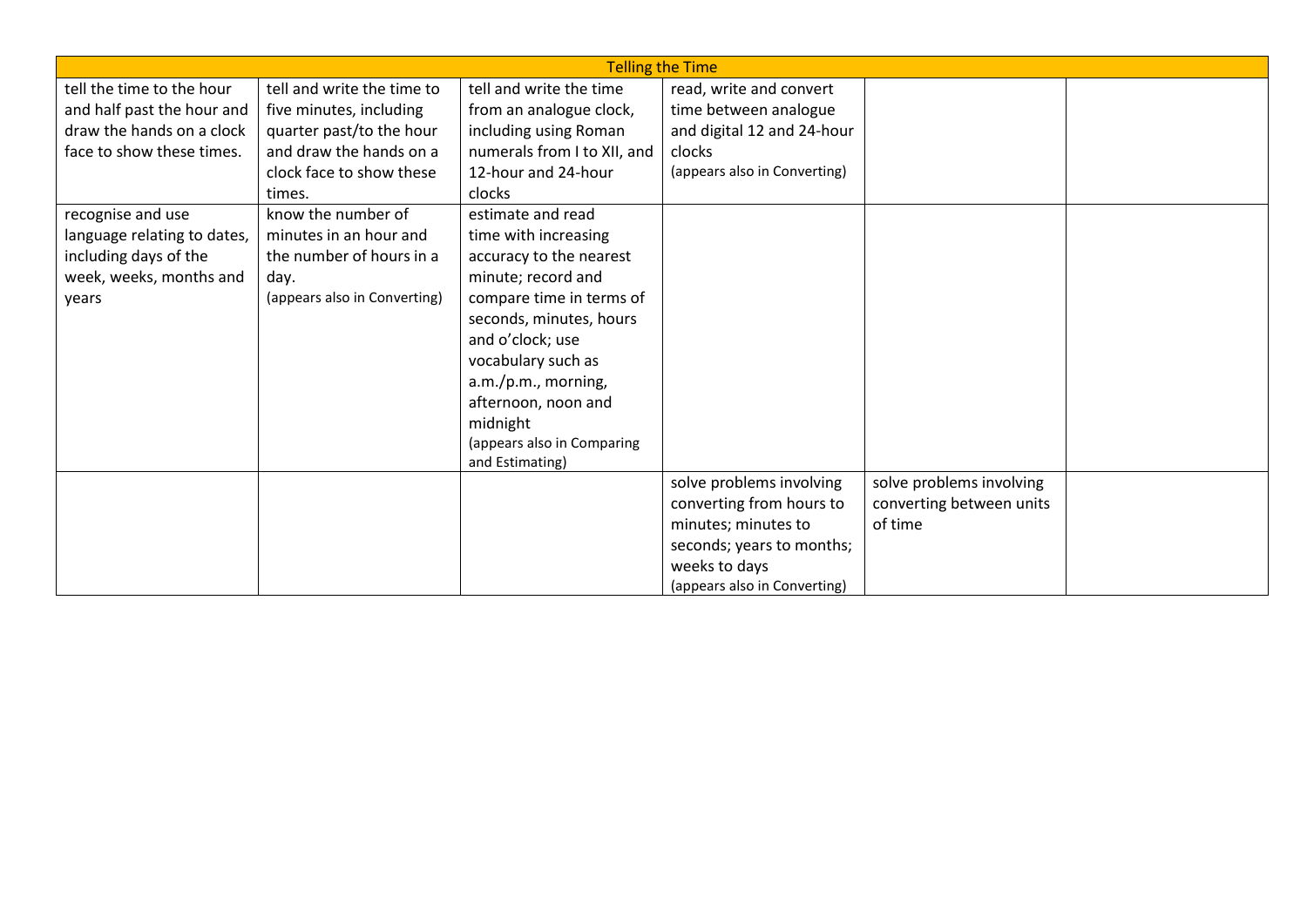|                                    |                             | <b>Converting</b>                     |                           |                            |
|------------------------------------|-----------------------------|---------------------------------------|---------------------------|----------------------------|
| know the number of minutes         | know the number of          | convert between different             | convert between           | use, read, write and       |
| in an hour and the number of       | seconds in a minute and the | units of measure (e.g.                | different units of metric | convert between standard   |
| hours in a day.                    | number of days in each      | kilometre to metre; hour              | measure (e.g. kilometre   | units, converting          |
| (appears also in Telling the Time) | month, year and leap year   | to minute)                            | and metre; centimetre     | measurements of length,    |
|                                    |                             |                                       | and metre; centimetre     | mass, volume and time      |
|                                    |                             |                                       | and millimetre; gram and  | from a smaller unit of     |
|                                    |                             |                                       | kilogram; litre and       | measure to a larger unit,  |
|                                    |                             |                                       | millilitre)               | and vice versa, using      |
|                                    |                             |                                       |                           | decimal notation to up to  |
|                                    |                             |                                       |                           | three decimal places       |
|                                    |                             | read, write and convert               | solve problems involving  | solve problems involving   |
|                                    |                             | time between analogue                 | converting between units  | the calculation and        |
|                                    |                             | and digital 12 and 24-hour            | of time                   | conversion of units of     |
|                                    |                             | clocks                                |                           | measure, using decimal     |
|                                    |                             | (appears also in Converting)          |                           | notation up to three       |
|                                    |                             |                                       |                           | decimal places where       |
|                                    |                             |                                       |                           | appropriate                |
|                                    |                             |                                       |                           | (appears also in Measuring |
|                                    |                             |                                       |                           | and Calculating)           |
|                                    |                             | solve problems involving              | understand and use        | convert between miles      |
|                                    |                             | converting from hours to              | equivalences between      | and kilometres             |
|                                    |                             | minutes; minutes to                   | metric units and common   |                            |
|                                    |                             | seconds; years to months;             | imperial units such as    |                            |
|                                    |                             | weeks to days                         | inches, pounds and pints  |                            |
|                                    |                             | (appears also in Telling the<br>Time) |                           |                            |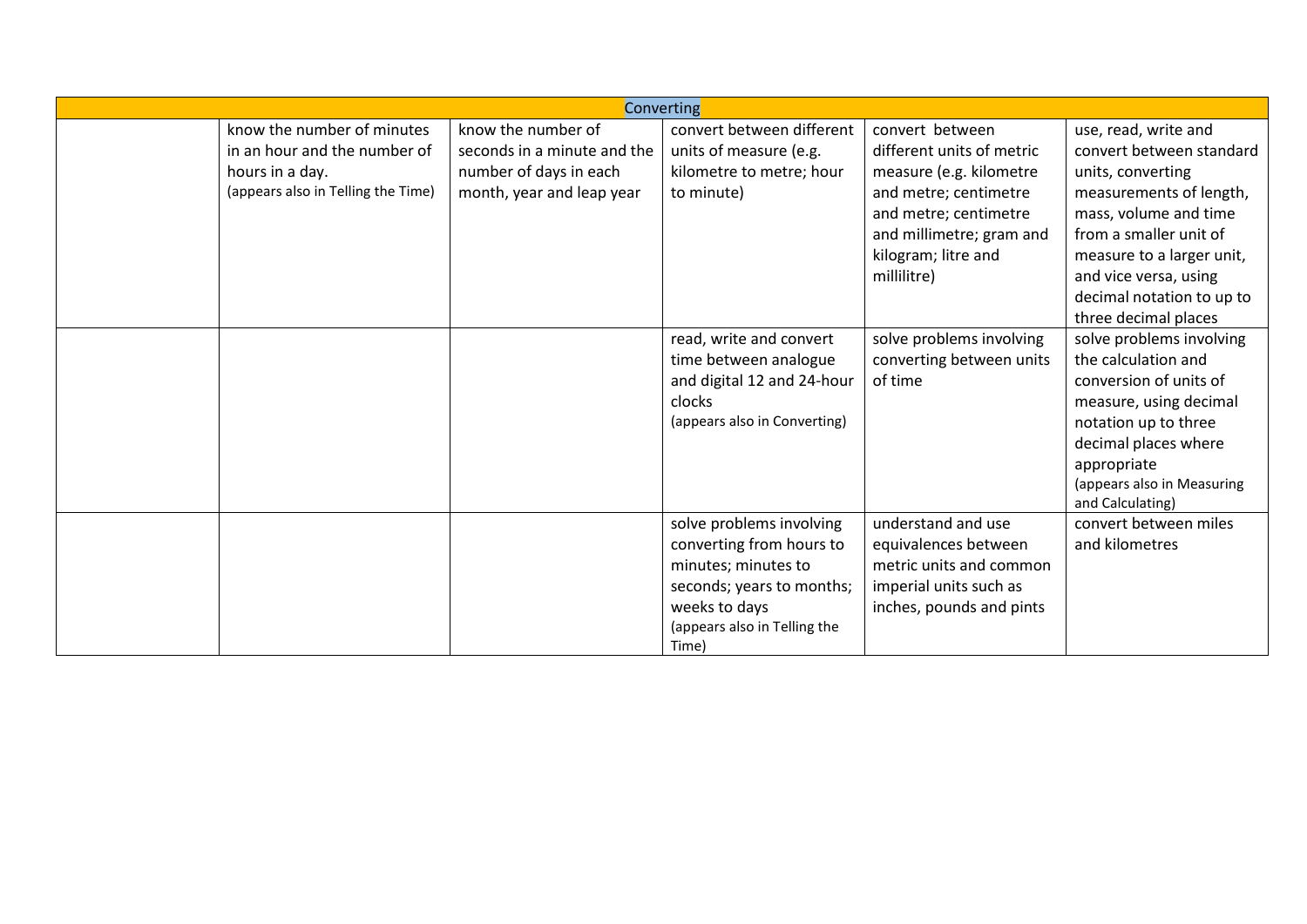### Geometry: Properties of Shape

| Year 1                                                                                                                               | Year 2                                                                                                                                                                                                                                            | Year 3                                                                 | Year 4                                                                             | Year 5                                                                                    | Year 6                                                                                                                                           |
|--------------------------------------------------------------------------------------------------------------------------------------|---------------------------------------------------------------------------------------------------------------------------------------------------------------------------------------------------------------------------------------------------|------------------------------------------------------------------------|------------------------------------------------------------------------------------|-------------------------------------------------------------------------------------------|--------------------------------------------------------------------------------------------------------------------------------------------------|
|                                                                                                                                      |                                                                                                                                                                                                                                                   |                                                                        | <b>Identify Shapes and their Properties</b>                                        |                                                                                           |                                                                                                                                                  |
| recognise and name<br>common 2-D and 3-D<br>shapes, including:<br>2-D shapes [e.g.<br>rectangles (including<br>squares), circles and | identify and describe the<br>properties of 2-D shapes,<br>including the number of<br>sides and line symmetry<br>in a vertical line                                                                                                                |                                                                        | identify lines of symmetry<br>in 2-D shapes presented<br>in different orientations | identify 3-D shapes,<br>including cubes and other<br>cuboids, from 2-D<br>representations | recognise, describe and<br>build simple 3-D shapes,<br>including making nets<br>(appears also in Drawing and<br>Constructing)                    |
| triangles]<br>3-D shapes [e.g.<br>cuboids (including<br>cubes), pyramids and<br>spheres].                                            | identify and describe the<br>properties of 3-D shapes,<br>including the number of<br>edges, vertices and faces<br>identify 2-D shapes on<br>the surface of 3-D shapes,<br>[for example, a circle on a<br>cylinder and a triangle on<br>a pyramid] |                                                                        |                                                                                    |                                                                                           | illustrate and name parts<br>of circles, including<br>radius, diameter and<br>circumference and know<br>that the diameter is twice<br>the radius |
|                                                                                                                                      |                                                                                                                                                                                                                                                   |                                                                        | <b>Drawing and Construction</b>                                                    |                                                                                           |                                                                                                                                                  |
|                                                                                                                                      |                                                                                                                                                                                                                                                   | draw 2-D shapes and<br>make 3-D shapes using<br>modelling materials;   | complete a simple<br>symmetric figure with<br>respect to a specific line           | draw given angles, and<br>measure them in degrees<br>$\binom{0}{0}$                       | draw 2-D shapes using<br>given dimensions and<br>angles                                                                                          |
|                                                                                                                                      |                                                                                                                                                                                                                                                   | recognise 3-D shapes in<br>different orientations and<br>describe them | of symmetry                                                                        |                                                                                           | recognise, describe and<br>build simple 3-D shapes,<br>including making nets<br>(appears also in Identifying<br>Shapes and Their Properties)     |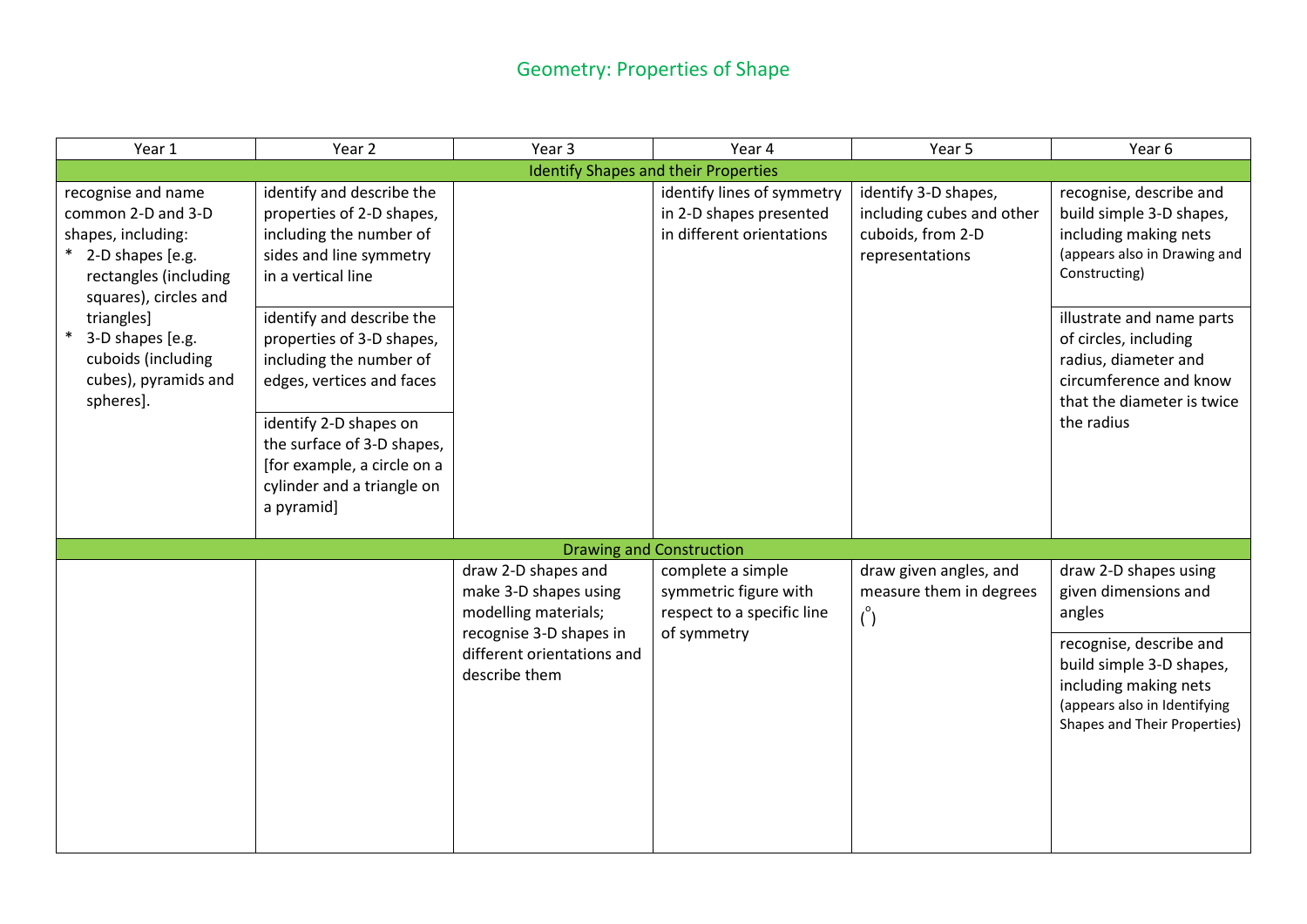|                                                                           |                                                                                                                                                                                                                              | <b>Comparing and Classifying</b>                                                                                                  |                                                                                                                                                                                                                   |                                                                                                                                                                            |
|---------------------------------------------------------------------------|------------------------------------------------------------------------------------------------------------------------------------------------------------------------------------------------------------------------------|-----------------------------------------------------------------------------------------------------------------------------------|-------------------------------------------------------------------------------------------------------------------------------------------------------------------------------------------------------------------|----------------------------------------------------------------------------------------------------------------------------------------------------------------------------|
| compare and sort<br>common 2-D and 3-<br>D shapes and<br>everyday objects |                                                                                                                                                                                                                              | compare and classify<br>geometric shapes,<br>including quadrilaterals<br>and triangles, based on<br>their properties and<br>sizes | use the properties of rectangles<br>to deduce related facts and find<br>missing lengths and angles<br>distinguish between regular and<br>irregular polygons based on<br>reasoning about equal sides and<br>angles | compare and classify<br>geometric shapes based<br>on their properties and<br>sizes and find unknown<br>angles in any triangles,<br>quadrilaterals, and<br>regular polygons |
|                                                                           |                                                                                                                                                                                                                              | Angles                                                                                                                            |                                                                                                                                                                                                                   |                                                                                                                                                                            |
|                                                                           | recognise angles as a property of<br>shape or a description of a turn                                                                                                                                                        |                                                                                                                                   | know angles are measured in<br>degrees: estimate and compare<br>acute, obtuse and reflex angles                                                                                                                   |                                                                                                                                                                            |
|                                                                           | identify right angles, recognise<br>that two right angles make a<br>half-turn, three make three<br>quarters of a turn and four a<br>complete turn; identify whether<br>angles are greater than or less<br>than a right angle | identify acute and<br>obtuse angles and<br>compare and order<br>angles up to two right<br>angles by size                          | identify:<br>angles at a point and one<br>whole turn (total 360)<br>angles at a point on a straight<br>line and $\frac{1}{2}$ a turn (total 180 <sup>°</sup> )<br>other multiples of 90                           | recognise angles where<br>they meet at a point, are<br>on a straight line, or are<br>vertically opposite, and<br>find missing angles                                       |
|                                                                           | identify horizontal and vertical<br>lines and pairs of perpendicular<br>and parallel lines                                                                                                                                   |                                                                                                                                   |                                                                                                                                                                                                                   |                                                                                                                                                                            |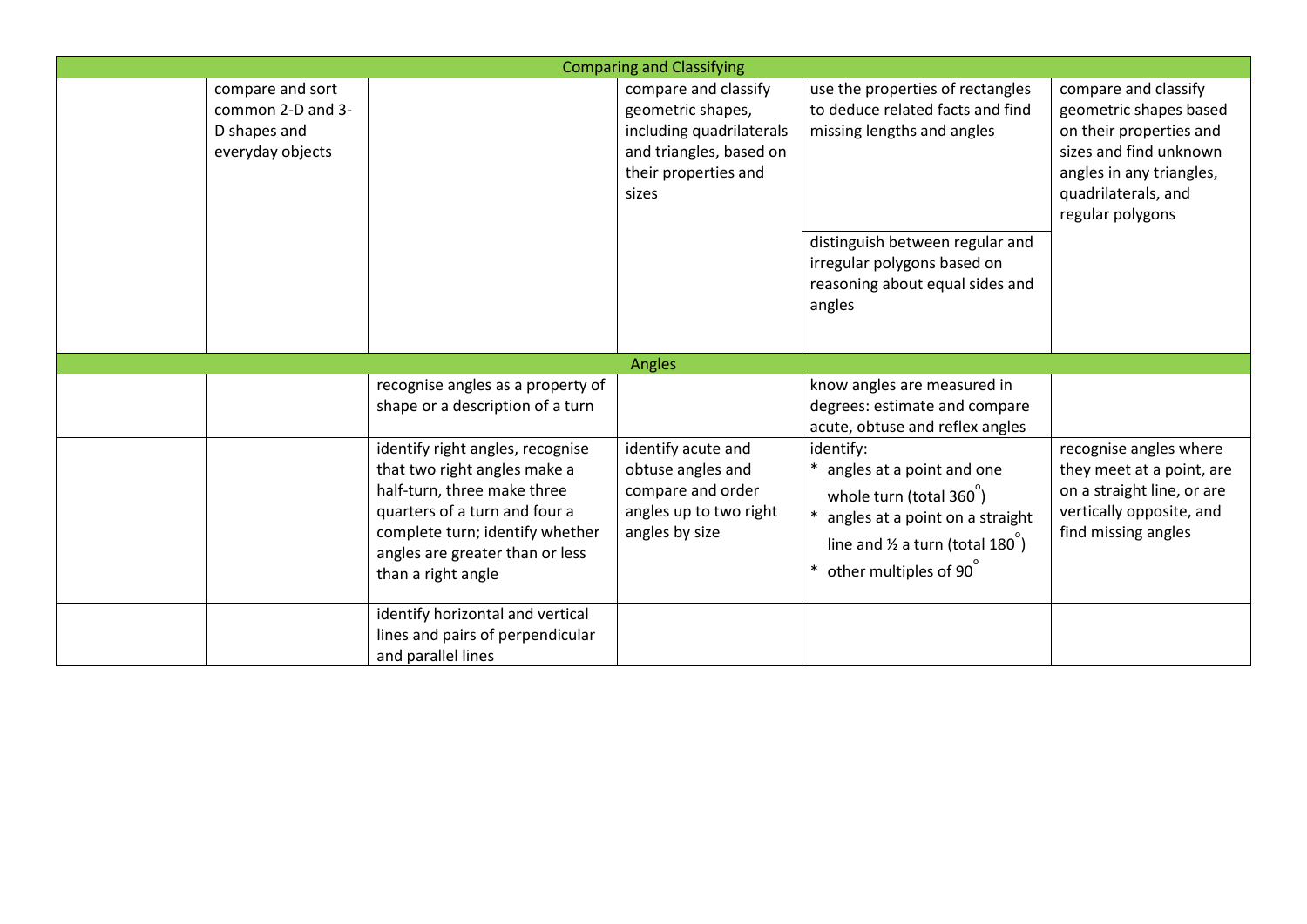### Geometry: Position and Direction

| Year 1                   | Year 2                     | Year 3 | Year 4                           | Year 5                     | Year 6                     |
|--------------------------|----------------------------|--------|----------------------------------|----------------------------|----------------------------|
|                          |                            |        | Position, Direction and Movement |                            |                            |
| describe position,       | use mathematical           |        | describe positions on a          | identify, describe and     | describe positions on the  |
| direction and movement,  | vocabulary to describe     |        | 2-D grid as coordinates in       | represent the position of  | full coordinate grid (all  |
| including half, quarter  | position, direction and    |        | the first quadrant               | a shape following a        | four quadrants)            |
| and three-quarter turns. | movement including         |        |                                  | reflection or translation, |                            |
|                          | movement in a straight     |        | describe movements               | using the appropriate      | draw and translate simple  |
|                          | line and distinguishing    |        | between positions as             | language, and know that    | shapes on the coordinate   |
|                          | between rotation as a      |        | translations of a given          | the shape has not          | plane, and reflect them in |
|                          | turn and in terms of right |        | unit to the left/right and       | changed                    | the axes.                  |
|                          | angles for quarter, half   |        | up/down                          |                            |                            |
|                          | and three-quarter turns    |        |                                  |                            |                            |
|                          | (clockwise and             |        |                                  |                            |                            |
|                          | anti-clockwise)            |        |                                  |                            |                            |
|                          |                            |        | plot specified points and        |                            |                            |
|                          |                            |        | draw sides to complete a         |                            |                            |
|                          |                            |        | given polygon                    |                            |                            |
|                          |                            |        | Pattern                          |                            |                            |
|                          | order and arrange          |        |                                  |                            |                            |
|                          | combinations of            |        |                                  |                            |                            |
|                          | mathematical objects in    |        |                                  |                            |                            |
|                          | patterns and sequences     |        |                                  |                            |                            |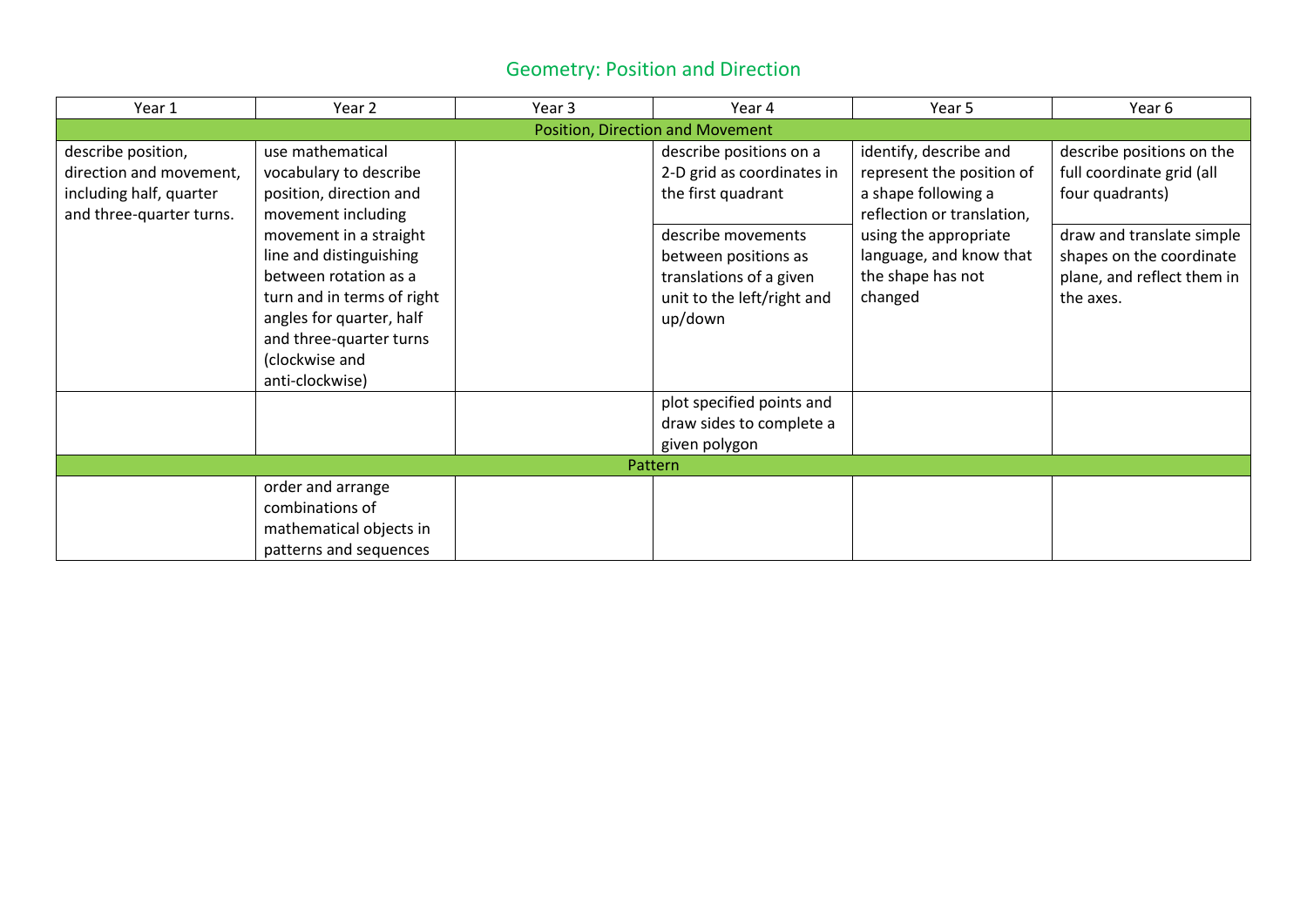#### Statistics

| Year 1 | Year 2                                                                                                                                | Year <sub>3</sub>                                                                                                                                                                  | Year 4                                                                                                                                       | Year 5                                                                                             | Year 6                                                                                      |
|--------|---------------------------------------------------------------------------------------------------------------------------------------|------------------------------------------------------------------------------------------------------------------------------------------------------------------------------------|----------------------------------------------------------------------------------------------------------------------------------------------|----------------------------------------------------------------------------------------------------|---------------------------------------------------------------------------------------------|
|        |                                                                                                                                       |                                                                                                                                                                                    | Interpreting, Constructing and Presenting Data                                                                                               |                                                                                                    |                                                                                             |
|        | interpret and construct<br>simple pictograms, tally<br>charts, block diagrams<br>and simple tables                                    | interpret and present<br>data using bar charts,<br>pictograms and tables                                                                                                           | interpret and present<br>discrete and continuous<br>data using appropriate<br>graphical methods,<br>including bar charts and<br>time graphs  | complete, read and<br>interpret information in<br>tables, including<br>timetables                  | interpret and construct<br>pie charts and line graphs<br>and use these to solve<br>problems |
|        | ask and answer simple<br>questions by counting the<br>number of objects in each<br>category and sorting the<br>categories by quantity |                                                                                                                                                                                    |                                                                                                                                              |                                                                                                    |                                                                                             |
|        | ask and answer questions<br>about totalling and<br>comparing categorical<br>data                                                      |                                                                                                                                                                                    |                                                                                                                                              |                                                                                                    |                                                                                             |
|        |                                                                                                                                       |                                                                                                                                                                                    | <b>Solving Problems</b>                                                                                                                      |                                                                                                    |                                                                                             |
|        |                                                                                                                                       | solve one-step and two-<br>step questions [e.g. 'How<br>many more?' and 'How<br>many fewer?'] using<br>information presented in<br>scaled bar charts and<br>pictograms and tables. | solve comparison, sum<br>and difference problems<br>using information<br>presented in bar charts,<br>pictograms, tables and<br>other graphs. | solve comparison, sum<br>and difference problems<br>using information<br>presented in a line graph | calculate and interpret<br>the mean as an average                                           |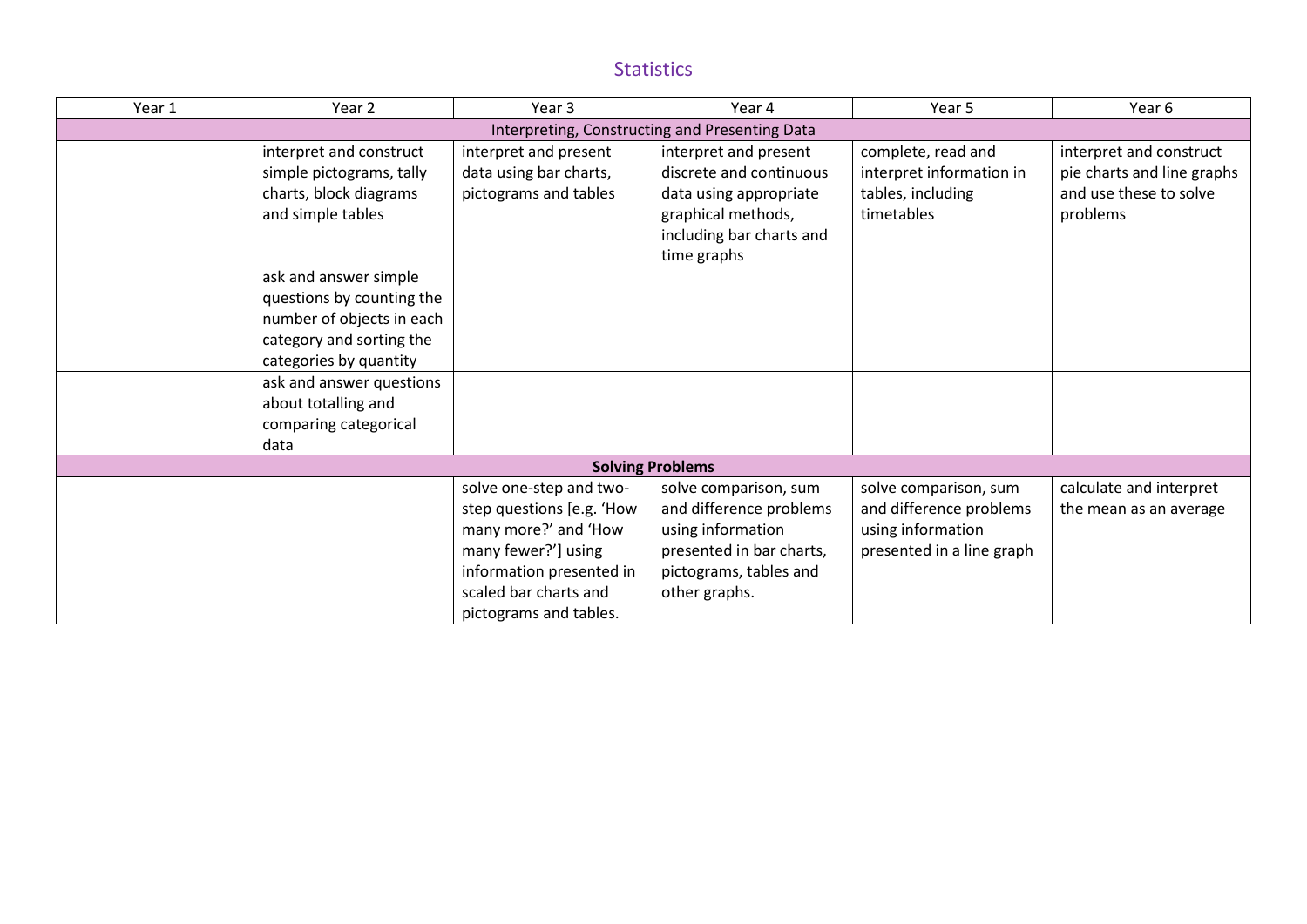### Algebra

| Year 1                                                                                                                                                                                                                                 | Year 2                                                                                                                                                                                                  | Year 3                                                                                                                                                                                                                                                                                                                                                                     | Year 4 | Year 5                                                                                                                                                   | Year 6                                                                                                                                                 |
|----------------------------------------------------------------------------------------------------------------------------------------------------------------------------------------------------------------------------------------|---------------------------------------------------------------------------------------------------------------------------------------------------------------------------------------------------------|----------------------------------------------------------------------------------------------------------------------------------------------------------------------------------------------------------------------------------------------------------------------------------------------------------------------------------------------------------------------------|--------|----------------------------------------------------------------------------------------------------------------------------------------------------------|--------------------------------------------------------------------------------------------------------------------------------------------------------|
|                                                                                                                                                                                                                                        |                                                                                                                                                                                                         | Equations                                                                                                                                                                                                                                                                                                                                                                  |        |                                                                                                                                                          |                                                                                                                                                        |
| solve one-step problems that<br>involve addition and<br>subtraction, using concrete<br>objects and pictorial<br>representations, and missing<br>number problems such as<br>$7 = \Box - 9$<br>(copied from Addition and<br>Subtraction) | recognise and use the<br>inverse relationship between<br>addition and subtraction and<br>use this to check calculations<br>and missing number<br>problems.<br>(copied from Addition and<br>Subtraction) | solve problems, including<br>missing number problems,<br>using number facts, place<br>value, and more complex<br>addition and subtraction.<br>(copied from Addition and<br>Subtraction)<br>solve problems, including<br>missing number problems,<br>involving multiplication and<br>division, including integer<br>scaling<br>(copied from<br>Multiplication and Division) |        | use the properties of<br>rectangles to deduce related<br>facts and find missing<br>lengths and angles<br>(copied from Geometry:<br>Properties of Shapes) | express missing number<br>problems algebraically                                                                                                       |
| represent and use number<br>bonds and related<br>subtraction facts within 20<br>(copied from Addition and<br>Subtraction)                                                                                                              | recall and use addition and<br>subtraction facts to 20<br>fluently, and derive and use<br>related facts up to 100<br>(copied from Addition and<br>Subtraction)                                          |                                                                                                                                                                                                                                                                                                                                                                            |        |                                                                                                                                                          | find pairs of numbers that<br>satisfy number sentences<br>involving two unknowns<br>enumerate all possibilities<br>of combinations of two<br>variables |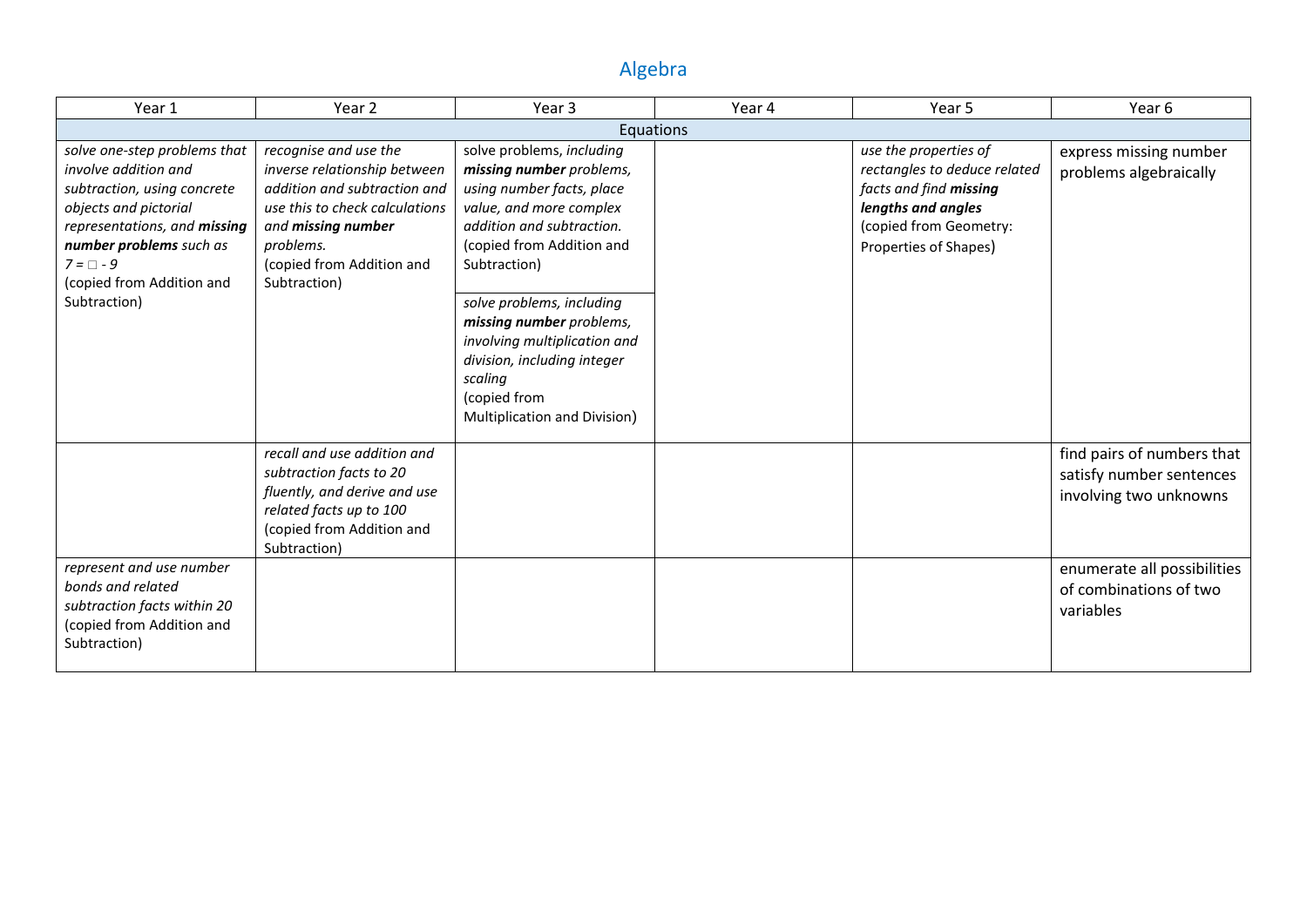|                                                                                                                                                                                                         | Formulae                                                                                                                                                                                                   |  |                                                                                                                                                        |  |                                                                                                                                       |  |  |
|---------------------------------------------------------------------------------------------------------------------------------------------------------------------------------------------------------|------------------------------------------------------------------------------------------------------------------------------------------------------------------------------------------------------------|--|--------------------------------------------------------------------------------------------------------------------------------------------------------|--|---------------------------------------------------------------------------------------------------------------------------------------|--|--|
|                                                                                                                                                                                                         |                                                                                                                                                                                                            |  | Perimeter can be expressed<br>algebraically as $2(a + b)$<br>where a and b are the<br>dimensions in the same unit.<br>(Copied from NSG<br>measurement) |  | use simple formulae<br>recognise when it is possible<br>to use formulae for area and<br>volume of shapes<br>(copied from Measurement) |  |  |
|                                                                                                                                                                                                         |                                                                                                                                                                                                            |  | Sequences                                                                                                                                              |  |                                                                                                                                       |  |  |
| sequence events in<br>chronological order using<br>language such as: before<br>and after, next, first, today,<br>yesterday, tomorrow,<br>morning, afternoon and<br>evening<br>(copied from Measurement) | compare and sequence<br>intervals of time<br>(copied from Measurement)<br>order and arrange<br>combinations of<br>mathematical objects in<br>patterns<br>(copied from Geometry:<br>position and direction) |  |                                                                                                                                                        |  | generate and describe<br>linear number sequences                                                                                      |  |  |